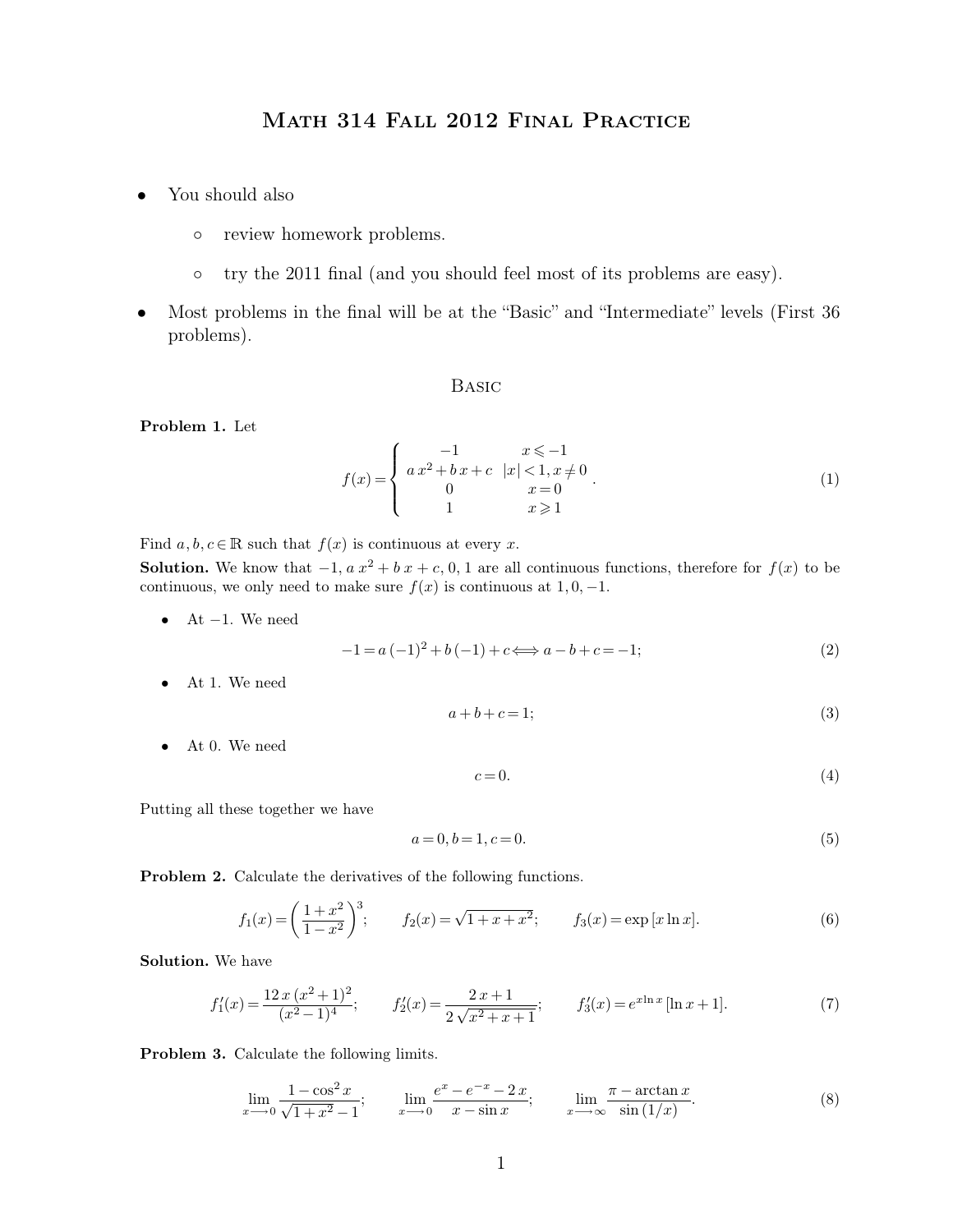# **Solution.**

 $\bullet$  – We first check that

$$
\lim_{x \to 0} (1 - \cos^2 x) = \lim_{x \to 0} (\sqrt{1 + x^2} - 1) = 0
$$
\n(9)

so we should apply L'Hospital's rule.

$$
\lim_{x \to 0} \frac{1 - \cos^2 x}{\sqrt{1 + x^2} - 1} = \lim_{x \to 0} \frac{2 \cos x \sin x}{x / \sqrt{1 + x^2}}\n= \lim_{x \to 0} \frac{2 \cos x}{\sqrt{1 + x^2}} \cdot \frac{\sin x}{x}.
$$
\n(10)

Notice that  $\lim_{x\to 0} \frac{2\cos x}{\sqrt{1+x}}$  $\frac{2\cos x}{\sqrt{1+x^2}} = \frac{2}{1}$  $\frac{2}{1}$  = 2. We only need to find  $\lim_{x\to 0} \frac{\sin x}{x}$  $\frac{\ln x}{x}$ . Applying L'Hospital's rule again:

$$
\lim_{x \to 0} \frac{\sin x}{x} = \lim_{x \to 0} \frac{\cos x}{1} = 1.
$$
\n(11)

So finally we conclude

$$
\lim_{x \to 0} \frac{1 - \cos^2 x}{\sqrt{1 + x^2} - 1} = 2.
$$
\n(12)

 $\bullet$  – We first check that

$$
\lim_{x \to -0} (e^x - e^{-x} - 2x) = \lim_{x \to -0} (x - \sin x) = 0
$$
\n(13)

so L'Hospital's rule can be applied:

$$
\lim_{x \to 0} \frac{e^x - e^{-x} - 2x}{x - \sin x} = \lim_{x \to 0} \frac{e^x + e^{-x} - 2}{1 - \cos x} \n= \lim_{x \to 0} \frac{e^x - e^{-x}}{\sin x} \n= \lim_{x \to 0} \frac{e^x + e^{-x}}{\cos x} = 2.
$$
\n(14)

• We notice that

$$
\lim_{x \to \infty} (\pi - \arctan x) = \frac{\pi}{2}, \qquad \lim_{x \to \infty} \sin \frac{1}{x} = 0.
$$
\n(15)

To decide whether the limit is  $\infty$  or  $-\infty$ , we notice  $\sin(1/x) > 0$  for all  $x > 1/\pi$ . Therefore

$$
\lim_{x \to \infty} \frac{\pi - \arctan x}{\sin (1/x)} = \infty.
$$
\n(16)

**Problem 4.** Calculate Taylor polynomial to degree 2 with Lagrange form of remainder.

$$
f(x) = x \sin(\ln x); \qquad x_0 = 1. \tag{17}
$$

**Solution.** We have

$$
f(1) = 0;\tag{18}
$$

$$
f'(x) = \sin(\ln x) + \cos(\ln x) \Longrightarrow f'(1) = 1;
$$
\n(19)

$$
f''(x) = \frac{1}{x}\cos(\ln x) - \frac{1}{x}\sin(\ln x) \Longrightarrow f''(1) = 1;
$$
\n(20)

$$
f'''(x) = -\frac{\cos(\ln x) - \sin(\ln x)}{x^2} - \frac{\sin(\ln x) + \cos(\ln x)}{x^2} = -\frac{2\cos(\ln x)}{x^2}.
$$
 (21)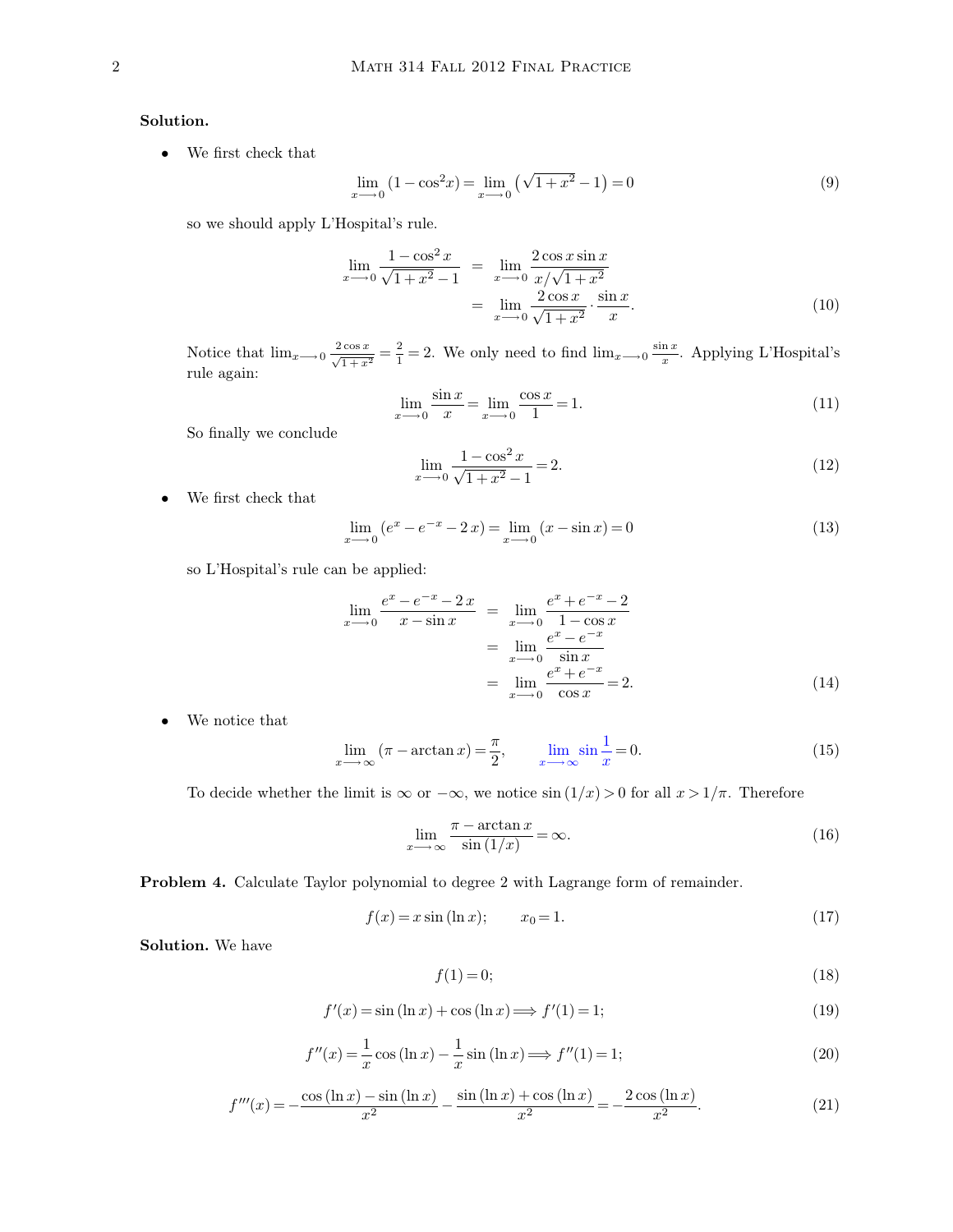Therefore the Taylor polynomial with Lagrange form of remainder is

$$
x\sin\left(\ln x\right) = (x-1) + \frac{(x-1)^2}{2} - \frac{\cos\left(\ln\xi\right)}{3\xi^2}(x-1)^3\tag{22}
$$

where  $\xi$  is between 1 and x.

**Problem 5.** Let  $f(x) = 2x - \sin x$  defined on R. Prove that its inverse function g exists and is differentiable. Then calculate  $g'(0)$ ,  $g'(\pi - 1)$ .

**Solution.** We have  $f'(x) = 2 - \cos x \ge 1 > 0$  so g exists and is differentiable. We have

$$
g'(y) = 1/f'(x) = \frac{1}{2 - \cos x}
$$
\n(23)

so all we need to do is to figure out  $x_1, x_2$  such that  $f(x_1) = 0$  and  $f(x_2) = \pi - 1$ . It's easily seen that  $x_1 = 0, x_2 = \pi/2$ . Therefore

$$
g'(0) = 1, \qquad g'(\pi - 1) = \frac{1}{2}.
$$
\n(24)

**Problem 6.** Which of the following functions is/are differentiable at  $x_0 = 0$ ? Justify your answers

$$
f_1(x) = \begin{cases} x+2 & x > 0 \\ x-2 & x \le 0 \end{cases}; \qquad f_2(x) = \begin{cases} x\sin\frac{1}{x} & x \ne 0 \\ 0 & x = 0 \end{cases}; \qquad f_3(x) = \begin{cases} x^2\sin\frac{1}{x} & x \ne 0 \\ 0 & x = 0 \end{cases}.
$$
 (25)

### **Solution.**

- $f_1(x)$ . Clearly  $f_1(x)$  is not continuous at 0 so is not differentiable there.
- $f_2(x)$ . We check

$$
\frac{f_2(x) - f_2(0)}{x - 0} = \sin \frac{1}{x}.\tag{26}
$$

As the limit  $\lim_{x\to 0} \sin \frac{1}{x}$  does not exist,  $f_2(x)$  is not differentiable at  $x_0 = 0$ .

•  $f_3(x)$ . We have

$$
\lim_{x \to 0} \frac{f_3(x) - f_3(0)}{x - 0} = \lim_{x \to 0} x \sin \frac{1}{x} = 0
$$
\n(27)

so  $f_3(x)$  is differentiable at  $x_0 = 0$ .

**Problem 7.** Let  $f(x): \mathbb{R} \to \mathbb{R}$  be continuous and  $x_0 \in E$ . Define  $F(x) :=$  $\int \frac{f(x) - f(x_0)}{f(x_0)}$  $\frac{x(x-1)}{x-x_0}$   $x \neq x_0$ c  $x = x_0$ . Prove that f is differentiable at  $x_0$  if and only if there is  $c \in \mathbb{R}$  such that  $F(x)$  is continuous for all  $x \in \mathbb{R}$ .

**Proof.** It is clear that  $F(x)$  is continuous at all  $x \neq x_0$  no matter what c is.

• Only if. If f is differentiable at  $x_0$  then by definition

$$
\lim_{x \to x_0} F(x) = \lim_{x \to x_0} \frac{f(x) - f(x_0)}{x - x_0} = f'(x_0)
$$
\n(28)

So if we set  $c = f'(x_0)$ ,  $F(x)$  is also continuous at  $x_0$ .

• If. Since  $F(x)$  is continuous at  $x_0$ , we have

$$
c = \lim_{x \to x_0} F(x) = \lim_{x \to x_0} \frac{f(x) - f(x_0)}{x - x_0}
$$
(29)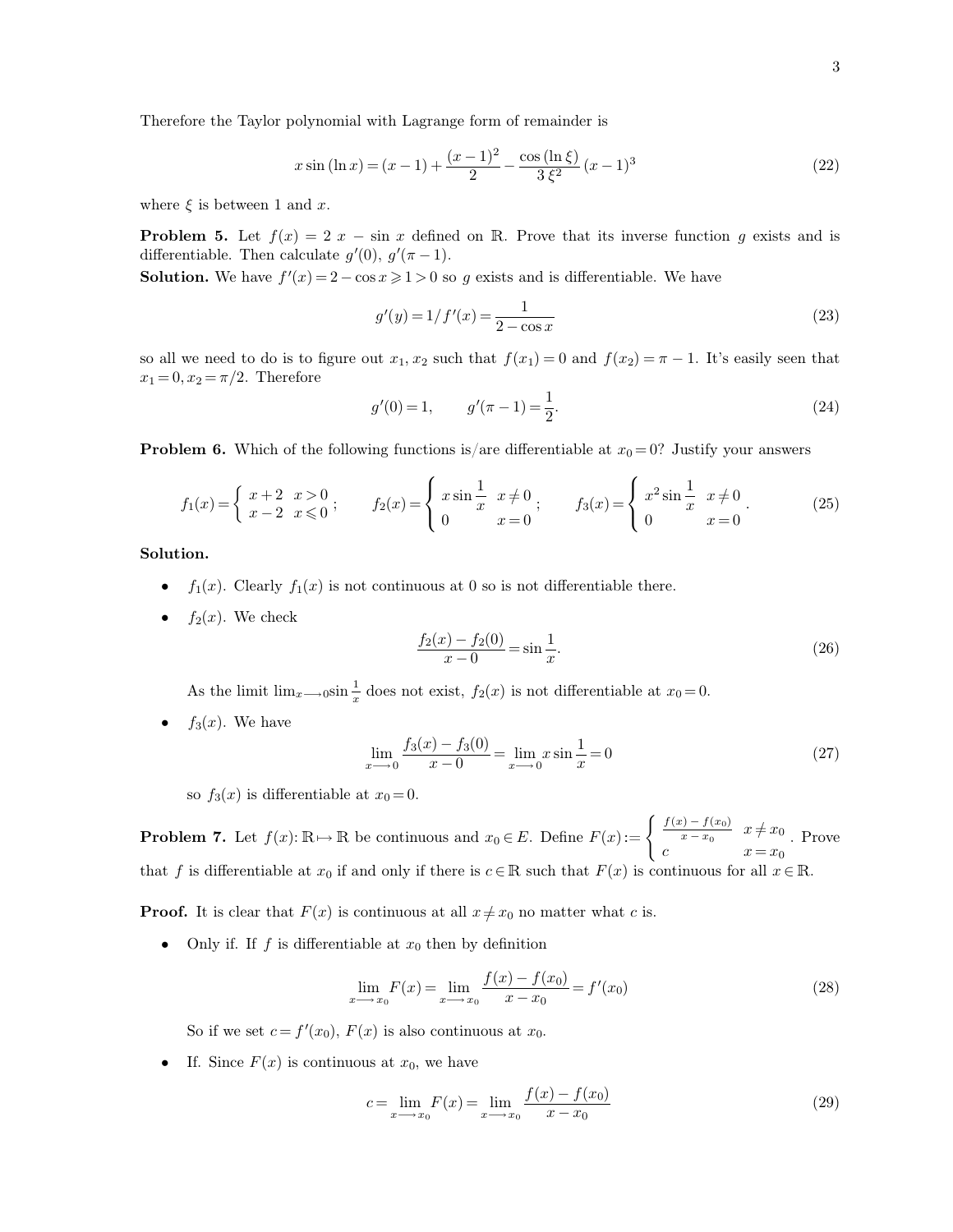which by definition means f is differentiable at  $x_0$ .

**Problem 8.** Calculate the following integrals:

$$
I_1 = \int_e^{e^2} \frac{\mathrm{d}x}{x(\ln x)^4}; \qquad I_2 = \int_0^4 e^{-\sqrt{x}} \, \mathrm{d}x; \qquad I_3 = \int_1^e x^3 \ln x \, \mathrm{d}x \tag{30}
$$

### **Solution.**

•  $I_1$ . Change of variable:  $y = u(x) = \ln x$ . Then we have

$$
I_1 = \int_e^{e^2} \frac{dx}{x (\ln x)^4} = \int_e^{e^2} \left(\frac{1}{u(x)^4}\right) u'(x) dx
$$
  
= 
$$
\int_{u(e)}^{u(e^2)} \frac{1}{y^4} dy
$$
  
= 
$$
\int_1^2 \frac{1}{y^4} dy
$$
  
= 
$$
-\frac{1}{3} y^{-3} |_1^2
$$
  
= 
$$
\frac{7}{24}.
$$
 (31)

•  $I_2$ . Change of variable:  $y = u(x) = \sqrt{x}$ . We have

$$
I_2 = \int_0^4 e^{-\sqrt{x}} dx = \int_0^4 e^{-u(x)} u'(x) (2 u(x)) dx
$$
  
= 
$$
\int_{u(0)}^{u(4)} e^{-y} 2 y dy
$$
  
= 
$$
2 \int_0^2 y e^{-y} dy
$$
  
= 
$$
2 \int_0^2 y (-e^{-y})' dy
$$
  
= 
$$
2 [(-ye^{-y})]_0^2 + \int_0^2 e^{-y} dy
$$
  
= 
$$
2 [-2e^{-2} + 1 - e^{-2}]
$$
  
= 
$$
2 - 6 e^{-2}.
$$
 (32)

•  $I_3$ . We integrate by parts:

$$
I_3 = \int_1^e x^3 \ln x \, dx = \int_1^e \ln x \left(\frac{x^4}{4}\right)' dx
$$
  
=  $\left[\ln x \left(\frac{x^4}{4}\right)\right]_{x=1}^{x=e} - \int_1^e \frac{x^4}{4} (\ln x)' dx$   
=  $\frac{e^4}{4} - \frac{1}{4} \int_1^e x^3 dx$   
=  $\frac{3 e^4 + 1}{16}$ . (33)

**Problem 9.** Prove that the following improper integrals exist and calculate their values:

$$
J_1 = \int_0^\infty e^{-2x} \cos(3x) \, dx; \qquad J_2 = \int_{-1}^1 \frac{dx}{\sqrt{1 - x^2}}; \qquad J_3 = \int_0^1 (\ln x)^2 \, dx \tag{34}
$$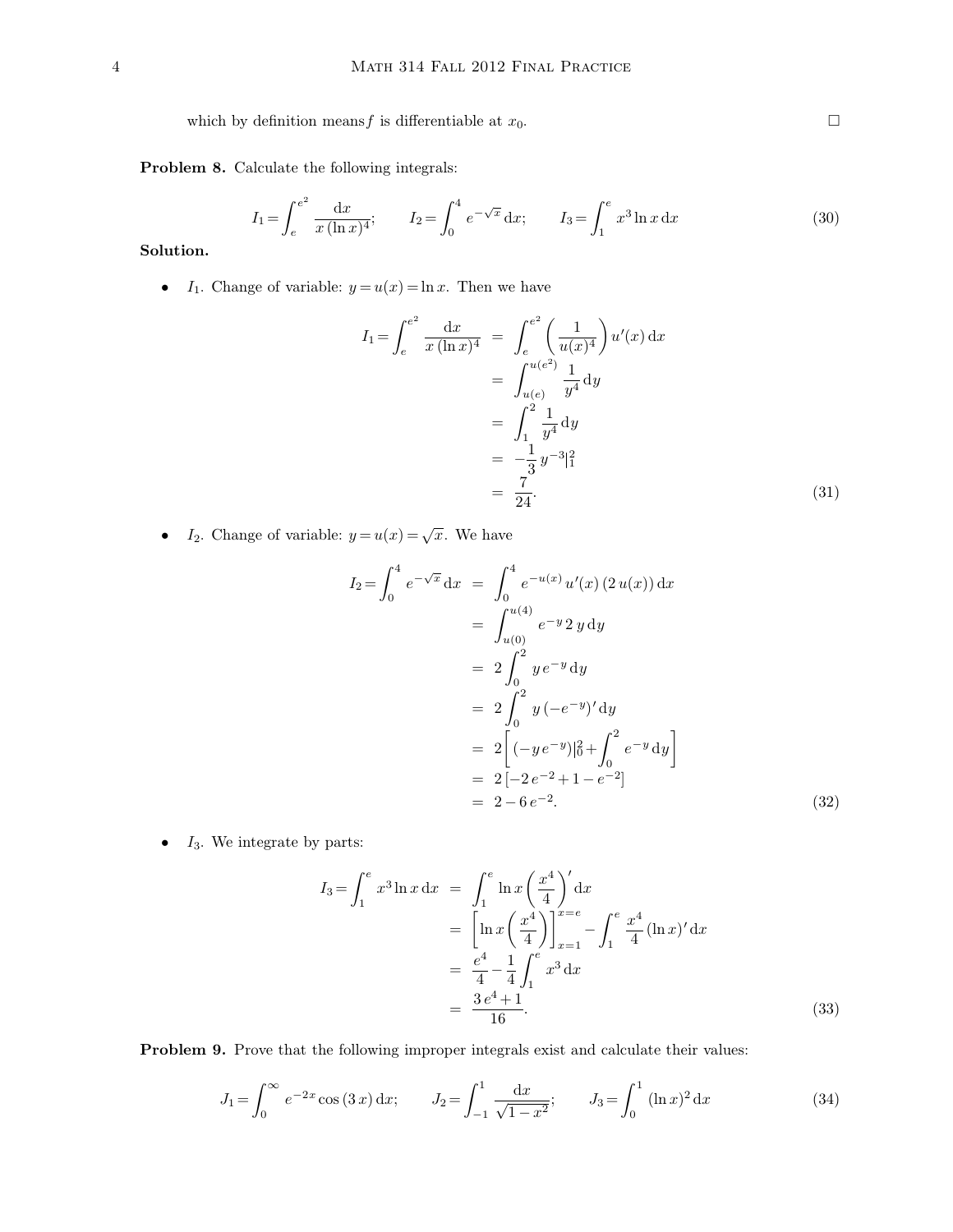# **Solution.**

•  $J_1$ . Notice that  $e^{-2x} \cos(3x)$  is continuous on  $[0, c]$  for every  $c > 0$  and is therefore integrable there, we check

$$
\int_{0}^{c} e^{-2x} \cos(3x) dx = \int_{0}^{c} e^{-2x} \left(\frac{1}{3}\sin(3x)\right)' dx
$$
  
\n
$$
= e^{-2c} \frac{1}{3}\sin(3c) - e^{-2\cdot 0} \frac{1}{3}\sin(3\cdot 0)
$$
  
\n
$$
- \int_{0}^{c} \frac{1}{3}\sin(3x) (e^{-2x})' dx
$$
  
\n
$$
= \frac{1}{3}e^{-2c} \sin(3c) + \frac{2}{3} \int_{0}^{c} e^{-2x} \sin(3x) dx
$$
  
\n
$$
= \frac{1}{3}e^{-2c} \sin(3c) - \frac{2}{9} \int_{0}^{c} e^{-2x} (\cos(3x))' dx
$$
  
\n
$$
= \frac{1}{3}e^{-2c} \sin(3c) - \frac{2}{9} \left[e^{-2c} \cos(3c) - e^{-2\cdot 0} \cos(3\cdot 0) + 2\int_{0}^{c} e^{-2x} \cos(3x) dx\right]
$$
  
\n
$$
= \frac{1}{3}e^{-2c} \sin(3c) - \frac{2}{9}e^{-2c} \cos(3c) + \frac{2}{9} - \frac{4}{9} \int_{0}^{c} e^{-2x} \cos(3x) dx.
$$
 (35)

Thus

$$
\int_0^c e^{-2x} \cos(3x) dx = \frac{9}{13} \left[ \frac{1}{3} e^{-2c} \sin(3c) - \frac{2}{9} e^{-2c} \cos(3c) + \frac{2}{9} \right].
$$
 (36)

Taking limit  $c \longrightarrow \infty$  we have

$$
\lim_{c \to \infty} \int_0^c e^{-2x} \cos(3x) \, dx = \frac{2}{13}
$$
 (37)

exists and is finite. So the improper integral exists,

$$
\int_0^\infty e^{-2x} \cos(3x) \, dx = \frac{2}{13}.\tag{38}
$$

•  $J_2$ . Notice that  $\frac{1}{\sqrt{1-x^2}}$  becomes unbounded at  $x=1$  and  $x=-1$ . So we consider

$$
\int_{a}^{b} \frac{\mathrm{d}x}{\sqrt{1-x^2}}\tag{39}
$$

with  $-1 < a < b < 1$ . We apply change of variable  $x = \sin y$  with  $y \in (\arcsin a, \arcsin b)$ . Then  $dx = \cos y dy$  and the integral becomes (note that for the above y we have  $\cos y > 0$ )

$$
\int_{a}^{b} \frac{\mathrm{d}x}{\sqrt{1 - x^2}} = \int_{\arcsin a}^{\arcsin b} \frac{\cos y \, \mathrm{d}y}{\cos y} = \arcsin b - \arcsin a. \tag{40}
$$

Now taking limits  $a \longrightarrow -1+, b \longrightarrow 1-$  , we have

$$
\lim_{a \to -1+} \left[ \lim_{b \to 1-} \int_{a}^{b} \frac{\mathrm{d}x}{\sqrt{1-x^2}} \right] = \pi \tag{41}
$$

exists and is finite. So

$$
\int_{-1}^{1} \frac{\mathrm{d}x}{\sqrt{1 - x^2}} = \pi.
$$
\n(42)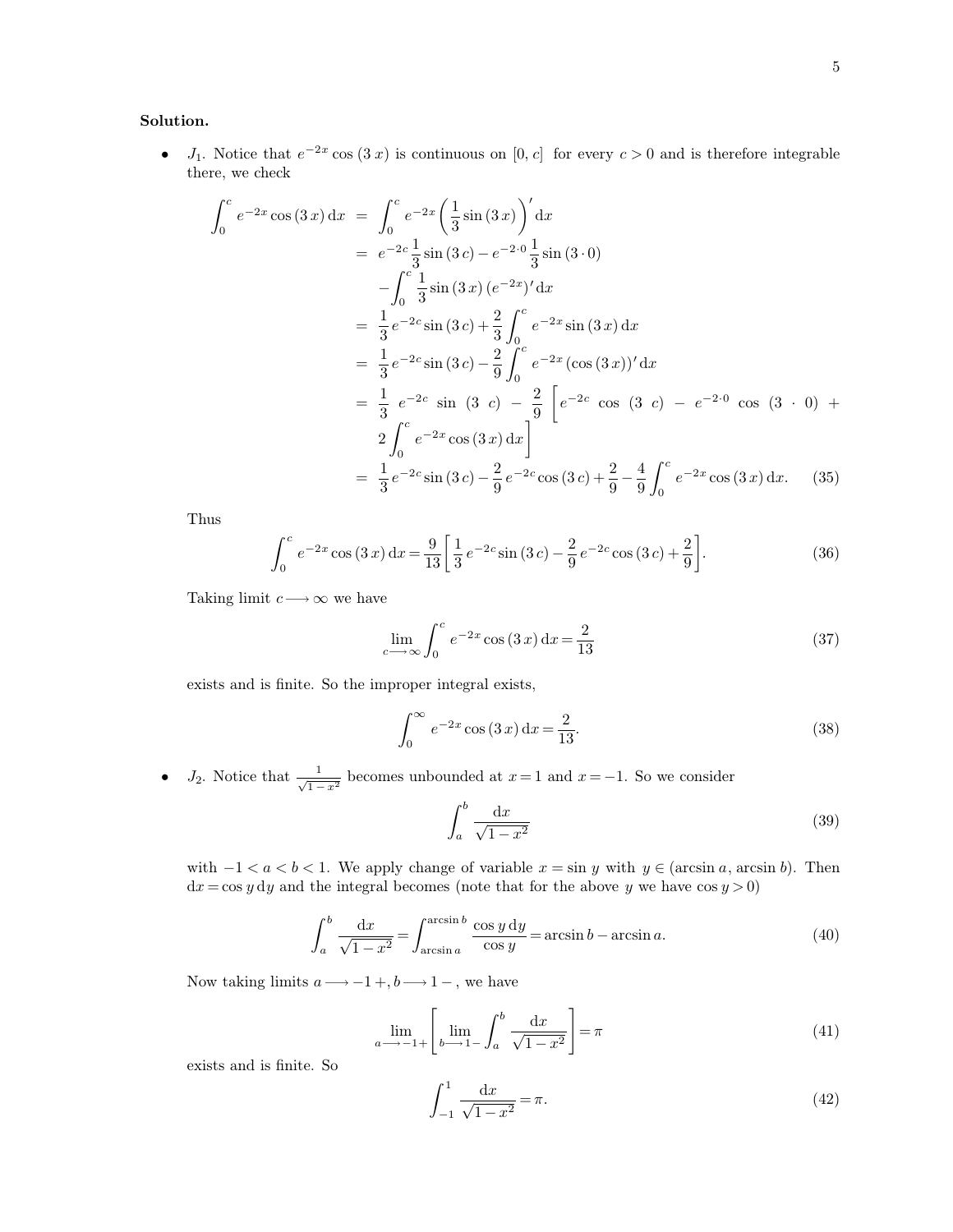•  $J_3$ . As  $(\ln x)^2$  is continuous and thus integrable on  $[c, 1]$  for any  $c \in (0, 1)$ , we consider

$$
\int_{c}^{1} (\ln x)^{2} dx = [x (\ln x)^{2}]_{c}^{1} - \int_{c}^{1} 2 \ln x dx
$$
  
= -c (\ln c)^{2} - 2 [1 \ln 1 - c \ln c - \int\_{c}^{1} dx]  
= -c (\ln c)^{2} + c \ln c + 2 (1 - c). (43)

Thus

$$
\lim_{c \to 0+} \int_{c}^{1} (\ln x)^{2} dx = 2
$$
\n(44)

exists and is finite, so

$$
\int_0^1 (\ln x)^2 dx = 2.
$$
 (45)

**Problem 10.** Prove by definition that  $f(x) = \begin{cases} 1 & x = 0 \\ 0 & x \neq 0 \end{cases}$  $\begin{array}{c} 1 \ x - 0 \ 0 \ x \neq 0 \end{array}$  is integrable over [-1, 1] and find the value of  $\int_{-1}^{1}$  $\int_{-1}^{1} f(x) dx$ .

**Proof.** Let P be any partition of  $[-1, 1]$ . Then we have, since  $f(x) \ge 0$ ,

$$
L(f, P) = \sum_{i=1}^{n} \left( \inf_{x \in [x_{i-1}, x_i]} f(x) \right) (x_i - x_{i-1}) \ge 0;
$$
\n(46)

On the other hand, take  $P_n = \{x_0 = -1, x_1 = -1 + \frac{1}{n}, ..., x_{2n-1} = 1 - \frac{1}{n}\}$  $\frac{1}{n}$ ,  $x_{2n} = 1$ . We see that

$$
\sup_{[x_{i-1}, x_i]} f(x) = \begin{cases} 1 & i = n, n+1 \\ 0 & \text{all other } i \end{cases} . \tag{47}
$$

Therefore

$$
U(f, P_n) = \sum_{i=1}^{2n} \left( \sup_{x \in [x_{i-1}, x_i]} f(x) \right) (x_i - x_{i-1}) = \sum_{i=n}^{n+1} (x_i - x_{i-1}) = \frac{2}{n}.
$$
 (48)

By definition we have

$$
U(f) \leq U(f, P_n) = \frac{2}{n} \text{ for all } n \in \mathbb{N} \Longrightarrow U(f) \leq 0. \tag{49}
$$

This gives  $0 \ge U(f) \ge L(f) \ge 0$  which means  $U(f) = L(f) = 0$ . So  $f(x)$  is integrable with  $\int_{-1}^{1}$  $\int_{-1}^{1} f(x) dx =$  $\Box$ 

**Problem 11. (USTC)** Is the following calculation correct? Justify your answer.

$$
\int_0^\pi \cos^2 x \, dx = \int_0^0 \frac{dt}{(1+t^2)^2} = 0 \tag{50}
$$

where the change of variable is  $t = \tan x$ .

**Solution.** No. Since  $\cos^2 x > \frac{1}{2}$  when  $x \in (0, \pi/4)$  we have

$$
\int_0^\pi \cos^2 x \, dx \ge \int_0^{\pi/4} \cos^2 x \, dx > \int_0^{\pi/4} \frac{1}{2} \, dx = \frac{\pi}{8} > 0 \tag{51}
$$

so the calculation is not correct. The problem is  $u(x) = \tan x$  is not differentiable over  $(0, \pi)$ . **Problem 12.** Let  $F(x) := \int_{\sin x}^{x}$  $x^{2}+2$  e<sup>t</sup> dt. Calculate  $F'(x)$  and  $F''(x)$ .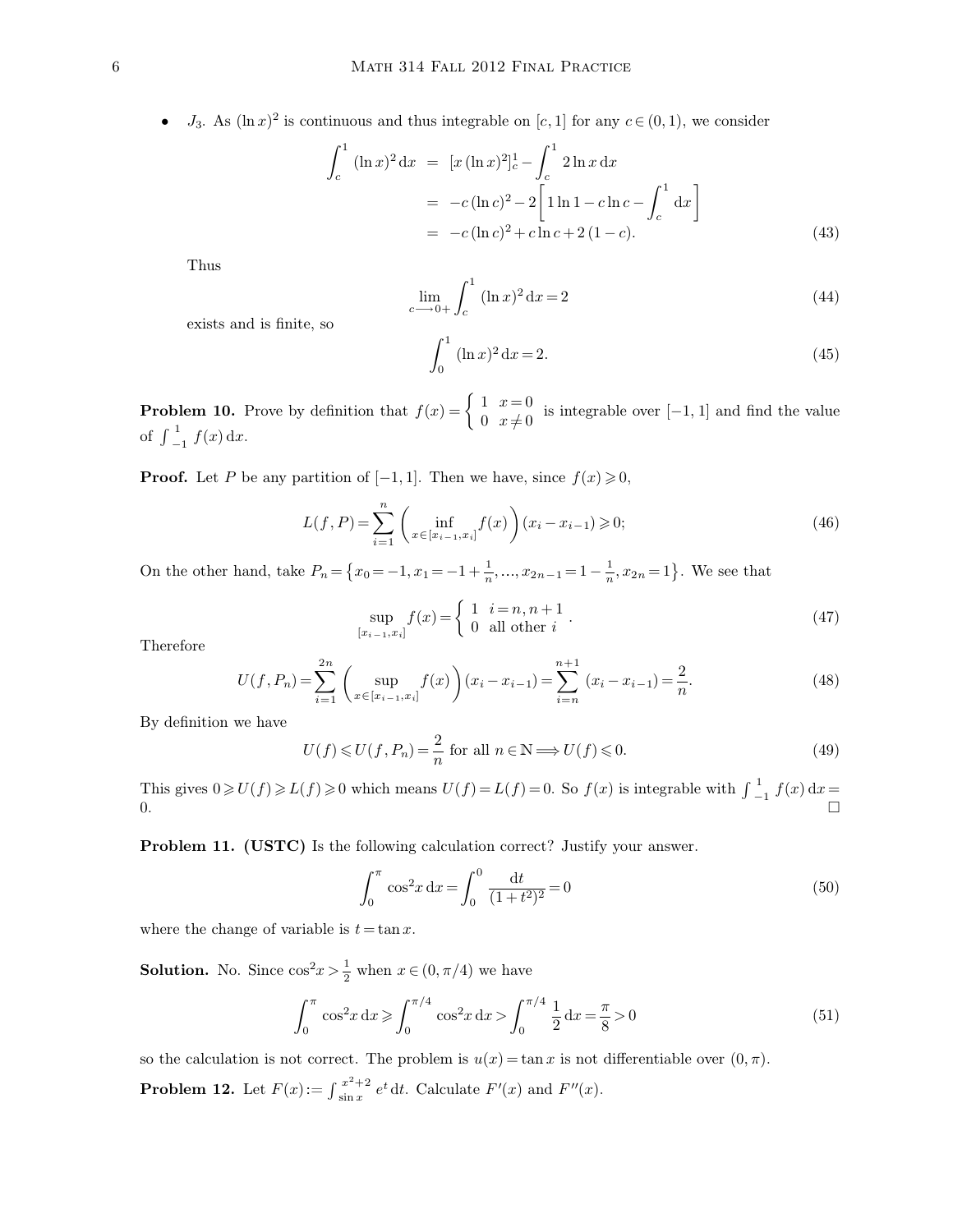**Solution.** Let  $G(x) := \int_0^x$  $\int_{0}^{x} e^{t} dt$ . Then we have  $G'(x) = e^{x}$ , and

$$
F(x) = \int_0^{x^2 + 2} e^t dt + \int_{\sin x}^0 e^t dt = \int_0^{x^2 + 2} e^t dt - \int_0^{\sin x} e^t dt = G(x^2 + 2) - G(\sin x).
$$
 (52)

This gives

 $F'(x) = G'(x^2 + 2)(x^2 + 2)' - G'(\sin x)(\sin x)' = 2x e^{x^2 + 2} - e^{\sin x} \cos x.$  (53)

Taking derivative again we have

$$
F''(x) = (4x^2 + 2)e^{x^2 + 2} + [\sin x - (\cos x)^2]e^{\sin x}.
$$
 (54)

**Problem 13.** Prove the convergence/divergence of (can use convergence/divergence of  $\sum n^a$  and  $\sum r^n$ ).

$$
\sum_{n=1}^{\infty} \frac{2^n + n}{3^n + 5n + 4}, \qquad \sum_{n=1}^{\infty} \frac{n^2 + n}{n^5 - 4}, \qquad \sum_{n=1}^{\infty} \frac{\sqrt{n^2 + 1}}{(n^{1/3} + 19)^5}.
$$
 (55)

**Proof.**

• For all  $n \geqslant 1$  we have  $2^n > n$ . Therefore

$$
\left|\frac{2^n+n}{3^n+5n+4}\right| \leqslant \frac{2\cdot 2^n}{3^n} = 2\left(\frac{2}{3}\right)^n.
$$
\n(56)

As  $\sum_{n=1}^{\infty} \left(\frac{2}{3}\right)^n$  converges, so does  $\sum_{n=1}^{\infty} \frac{2^n + n}{3^n + 5n + 4}$ .

• When  $n \geqslant 2$  we have  $\frac{n^5}{2}$  $\frac{i^{2}}{2} \geqslant 4$ . This gives

$$
\left|\frac{n^2+n}{n^5-4}\right| \leqslant \frac{2\,n^2}{n^5/2} = 4\,n^{-3} \tag{57}
$$

when  $n \geqslant 2$ . As  $\sum_{n=1}^{\infty} n^{-3}$  converges, so does  $\sum_{n=1}^{\infty} \frac{n^2 + n}{n^5 - 4}$  $\frac{n}{n^5-4}$ .

Intuitively when  $n$  is large, we have

$$
\frac{\sqrt{n^2+1}}{(n^{1/3}+19)^5} \sim \frac{n}{n^{5/3}} = n^{-2/3}.
$$
\n(58)

So we expect the series to diverge.

To justify, note that when  $n > 19^3$ ,  $n^{1/3} > 19$  and  $n^2 > 1$ . Therefore for such n we have

$$
\frac{\sqrt{n^2+1}}{(n^{1/3}+19)^5} > \frac{\sqrt{2n^2}}{(2n^{1/3})^5} = \frac{\sqrt{2}}{32} |n^{-2/3}|.
$$
\n(59)

The divergence of  $\sum_{n=1}^{\infty} n^{-2/3}$  now implies the divergence of  $\sum_{n=1}^{\infty} \frac{\sqrt{n^2+1}}{(n^{1/3}+19)}$  $(n^{1/3}+19)^5$  $\Box$ 

**Problem 14.** Prove that  $\sum_{n=1}^{\infty} \frac{1}{n(n+3)}$  converges and find its sum.

**Proof.** Since for all  $n \in \mathbb{N}$  we have  $\frac{1}{n(n+3)} \leq \frac{1}{n^2}$  and  $\sum_{n=1}^{\infty} \frac{1}{n^2}$  converges,  $\sum_{n=1}^{\infty} \frac{1}{n(n+3)}$  converges too. To find the sum, we notice

$$
S_n = \sum_{k=1}^n \frac{1}{k(k+3)} = \frac{1}{3} \sum_{k=1}^n \left( \frac{1}{k} - \frac{1}{k+3} \right) = \frac{1}{3} \left[ \sum_{k=1}^n \frac{1}{k} - \sum_{k=4}^{n+3} \frac{1}{k} \right] = \frac{1}{3} \left[ \sum_{k=1}^3 \frac{1}{k} - \sum_{k=n+1}^{n+3} \frac{1}{k} \right].
$$
 (60)

Taking limit  $n \longrightarrow \infty$  now gives  $S_n \longrightarrow \frac{11}{18}$ .  $\frac{11}{18}$ .

**Problem 15.** Prove: If  $\sum_{n=1}^{\infty} a_n^2$  converges then  $\sum_{n=1}^{\infty} \frac{a_n}{n}$  converges. (Hint:  $\frac{a^2+b^2}{2}$  $\frac{+b^2}{2} \geqslant a b$ 

$$
\qquad \qquad \Box
$$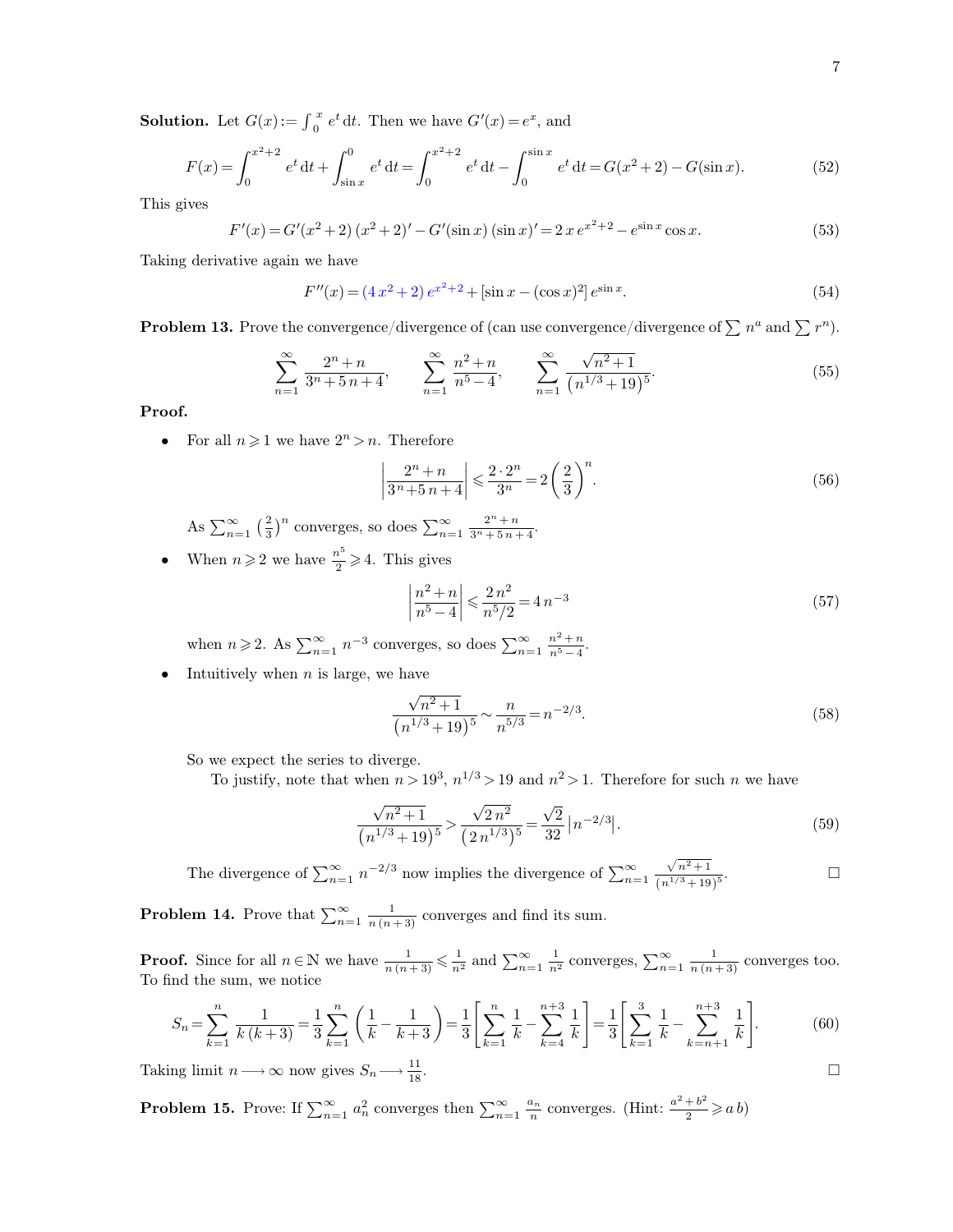**Proof.** It suffices to show the convergence of  $\sum_{n=1}^{\infty} \left| \frac{a_n}{n} \right|$  $\frac{1}{n}$ . Since this is a non-negative series, all we need to show is that it is bounded from above. Notice that

$$
\left| \frac{a_n}{n} \right| = |a_n| \frac{1}{n} \le \frac{1}{2} \left( a_n^2 + \frac{1}{n^2} \right).
$$
 (61)

We know that  $\sum_{n=1}^{\infty} a_n^2$  and  $\sum_{n=1}^{\infty} \frac{1}{n^2}$  are convergent, therefore

$$
S_n = \sum_{k=1}^n \left| \frac{a_k}{k} \right| \leq \frac{1}{2} \left[ \sum_{k=1}^n a_k^2 + \sum_{k=1}^n \frac{1}{n^2} \right] < \frac{1}{2} \left[ \sum_{n=1}^\infty a_n^2 + \sum_{n=1}^\infty \frac{1}{n^2} \right] \in \mathbb{R}.\tag{62}
$$

So  $\sum_{n=1}^{\infty} \left| \frac{a_n}{n} \right|$  $\lfloor \frac{n_n}{n} \rfloor$  is bounded above and thus converges.

**Problem 16.** Study the convergence/divergence of

$$
\sum_{n=1}^{\infty} \frac{1}{n^{(1+1/n)}}.
$$
\n(63)

**Solution.** It diverges because  $n^{1/n} \leq 2$ . To prove this statement, we only need to prove  $2^n \geq n$  for all  $n \in \mathbb{N}$ . Use mathematical induction: The statement  $P(n) = "2<sup>n</sup> \ge n"$ .

- $P(1)$  is true. We have  $2^1 \geq 1$ .
- If  $P(n)$  is true, that is  $2^n \geq n$ , then we have

$$
2^{n+1} = 2 \cdot 2^n \geqslant 2n \geqslant n+1 \tag{64}
$$

therefore  $P(n+1)$  is true.

Now we have

$$
\frac{1}{n^{(1+1/n)}} \ge \frac{1}{2} \frac{1}{n}.\tag{65}
$$

Since  $\sum_{n=1}^{\infty} \frac{1}{n}$  diverges, so does  $\sum_{n=1}^{\infty} \frac{1}{n^{(1+1)}}$  $\frac{1}{n^{(1+1/n)}}$ .

**Problem 17.** Prove that

$$
\sum_{n=1}^{\infty} \frac{1}{2n+1} = \infty.
$$
 (66)

You can use the divergence of  $\sum_{n=1}^{\infty} \frac{1}{n}$ .

**Proof.** For all  $n \geq 1$  we have

$$
\frac{1}{2n+1} \ge \frac{1}{3} \frac{1}{n}.\tag{67}
$$

Therefore  $\sum_{n=1}^{\infty} \frac{1}{n} = \infty \Longrightarrow \sum_{n=1}^{\infty} \frac{1}{2n+1} = \infty$ .

**Problem 18.** Consider  $\sum_{n=1}^{\infty} n r^n$ . Identify the values of  $r \in \mathbb{R}$  such that it is convergent. Justify your answer. You can use the fact that  $\lim_{n\to\infty} n r^n = 0$  when  $|r| < 1$ .

### **Solution.**

Apply ratio test, we have

$$
\frac{|a_{n+1}|}{|a_n|} = \frac{n+1}{n}|r| \longrightarrow |r| \text{ as } n \longrightarrow \infty.
$$
 (68)

Therefore the series converges for  $|r| < 1$ . On the other hand, when  $|r| \geq 1$  it is clear that  $\lim_{n \to \infty} n r^n = 0$ does not hold. Therefore the series is divergent for such r.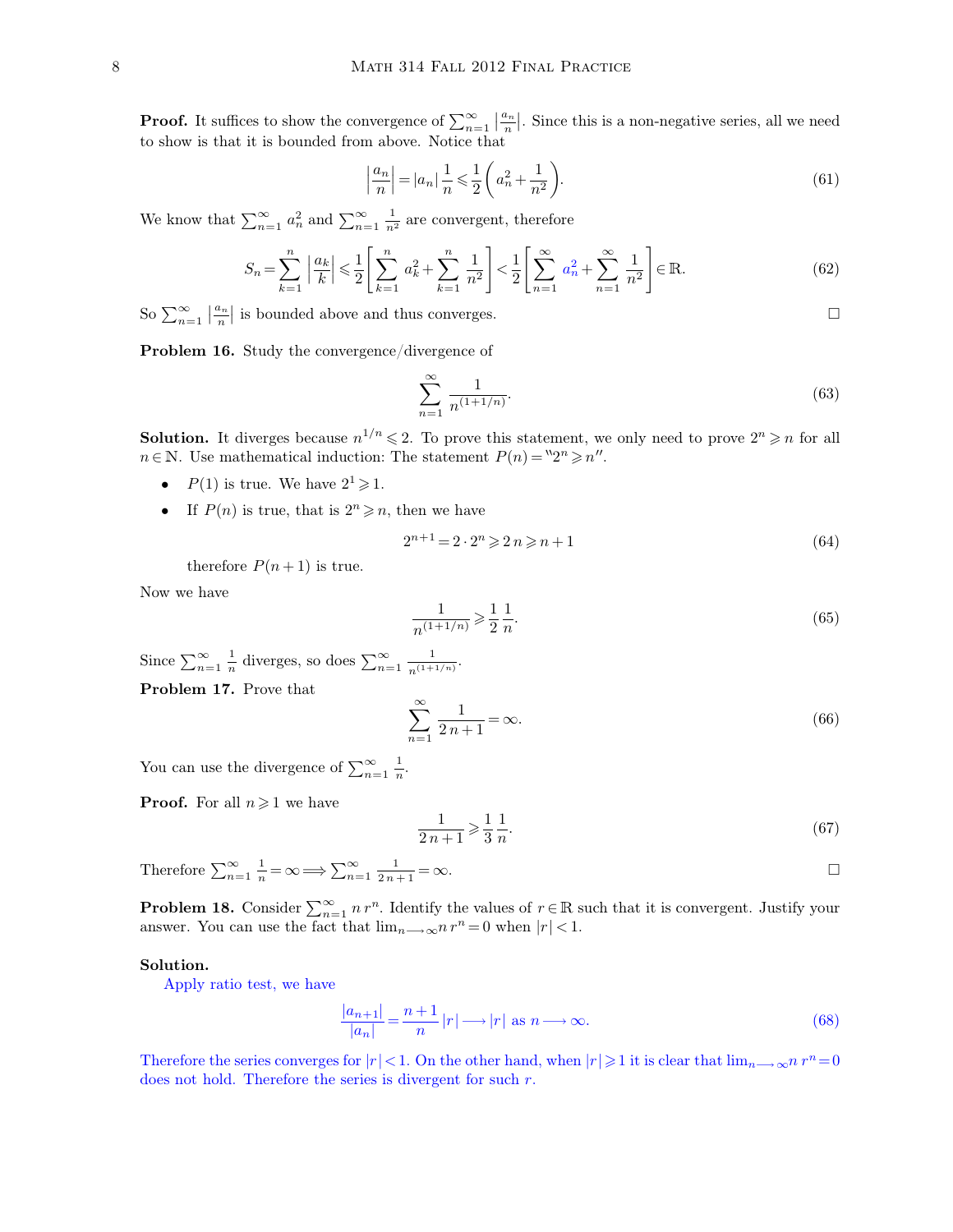### **INTERMEDIATE**

**Problem 19.** Let  $f, g$  be continuous at  $x_0 \in \mathbb{R}$ . Then so are

 $F(x) := \max \{f(x), g(x)\}, \qquad G(x) := \min \{f(x), g(x)\}.$  (69)

**Proof.** Note that we have

$$
F(x) = \max\left\{f(x), g(x)\right\} = \frac{f(x) + g(x)}{2} + \frac{|f(x) - g(x)|}{2}
$$
\n(70)

and

$$
G(x) = \min\left\{f(x), g(x)\right\} = \frac{f(x) + g(x)}{2} - \frac{|f(x) - g(x)|}{2} \tag{71}
$$

As f, g are continuous at  $x_0$ , so are  $\frac{f(x)+g(x)}{2}$  $\frac{f + g(x)}{2}$  and  $\frac{|f(x) - g(x)|}{2}$ . Consequently F, G are also continuous at  $x_0$ .

### **Problem 20.** Prove the following.

a) There is **exactly one**  $x \in (0, 1)$  such that

$$
x^{1/2}e^x = 1.\tag{72}
$$

b) There are infinitely many  $x \in \mathbb{R}$  satisfying

$$
x\sin x = 1.\tag{73}
$$

### **Proof.**

a) Since  $x^{1/2}$  and  $e^x$  are both continuous on R,  $x^{1/2}e^x$  is also continuous on R. We try to use intermediate value theorem. Denote  $f(x) = x^{1/2} e^x$ . Calculate

$$
f(0) = 0, \t f(1) = e \Longrightarrow 1 \in (f(0), f(1)). \t(74)
$$

Thus there is  $\xi \in (0, 1)$  such that  $f(\xi) = 1$ .

To show that  $\xi$  is the only solution to the equation, we check that  $f(x)$  is strictly increasing:

$$
f'(x) = \left(\frac{1}{2}x^{-1/2} + x^{1/2}\right)e^x > 0\tag{75}
$$

for all  $x \in (0,1)$ . Thus  $f(x) > 1$  when  $x > \xi$  and  $f(x) < 1$  when  $x < \xi$ .

b) Since x, sin x are both continuous on R,  $f(x) := x \sin x$  is also continuous on R. Now we check, for every  $n \in \mathbb{N}$ ,

$$
f(n\pi) = 0 < 1, \qquad f\left(n\pi + \frac{\pi}{2}\right) = n\pi + \frac{\pi}{2} > 1. \tag{76}
$$

Thus the intermediate value theorem gives the existence of  $x_n \in (n \pi, n \pi + \frac{\pi}{2})$  $\frac{\pi}{2}$ ) satisfying  $f(x_n)=1$ . So there are infinitely many solutions to  $f(x) = 1$ .

**Problem 21.** Let  $f(x)$  be differentiable at  $x_0$  with derivative  $f'(x_0) = 3$ . Calculate

$$
\lim_{n \to \infty} \left(3n^2 + 2n - 1\right) \left[ f\left(x_0 + \frac{2}{n^2}\right) - f(x_0) \right] \tag{77}
$$

**Solution.** Since  $f(x)$  is differentiable at  $x_0$ , we have

$$
\lim_{n \to \infty} \frac{n^2}{2} \left[ f\left(x_0 + \frac{2}{n^2}\right) - f(x_0) \right] = f'(x_0) = 3. \tag{78}
$$

Therefore as  $n \longrightarrow \infty$ .

$$
(3 n2 + 2 n - 1) \left[ f \left( x_0 + \frac{2}{n^2} \right) - f(x_0) \right] = \left( 6 + \frac{4}{n} - \frac{2}{n^2} \right) \left\{ \frac{n^2}{2} \left[ f \left( x_0 + \frac{2}{n^2} \right) - f(x_0) \right] \right\}
$$
  

$$
\longrightarrow 6 f'(x_0) = 18.
$$
 (79)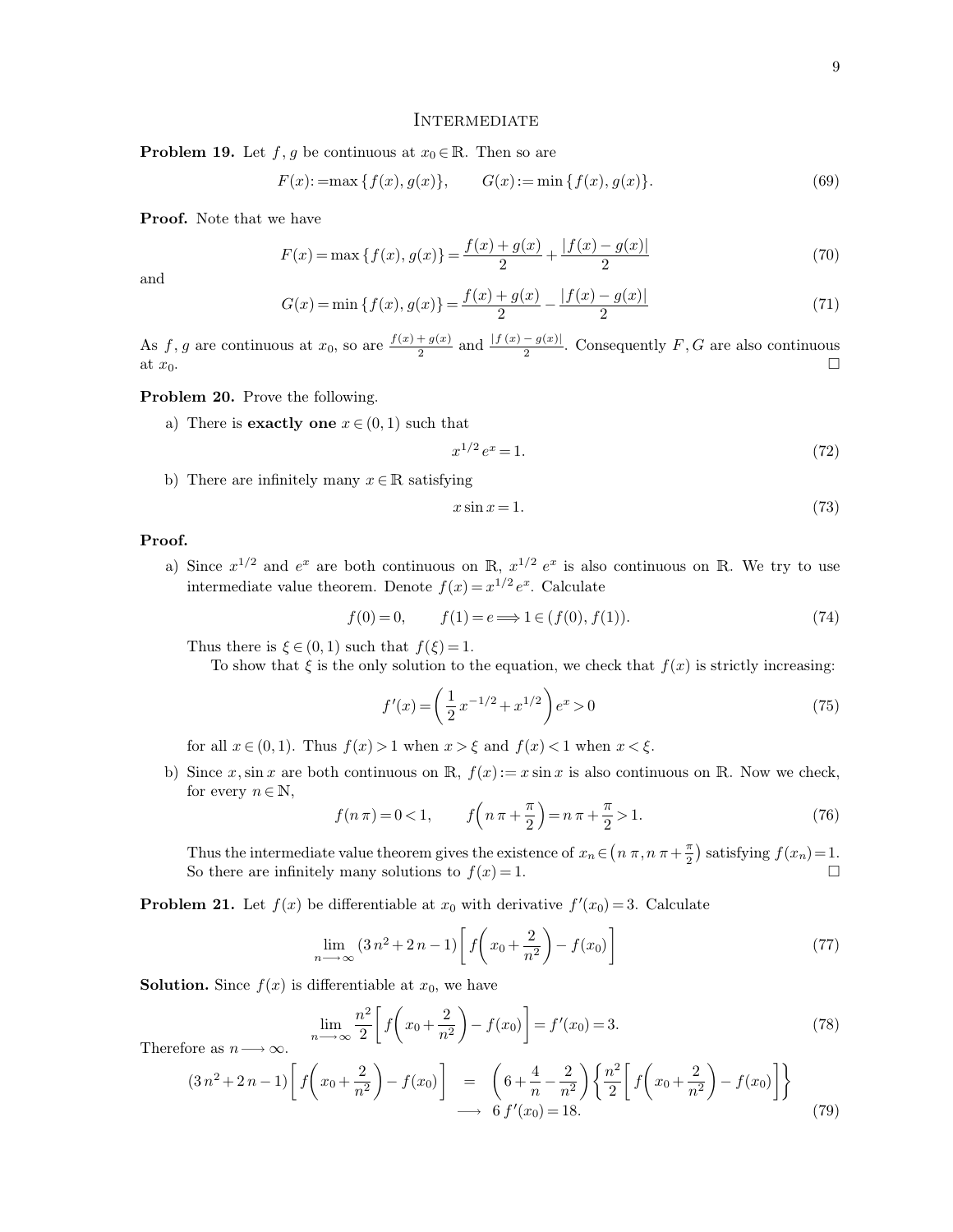**Problem 22.** Let f, g be differentiable on  $(a, b)$  and continuous on  $[a, b]$ . Further assume  $f(a) = g(b)$ ,  $f(b) = g(a)$ . Prove that there is  $\xi \in (a, b)$  such that  $f'(\xi) = -g'(\xi)$ .

**Proof.** Let  $h(x) := f(x) + g(x)$ . Then we have  $h(x)$  differentiable on  $(a, b)$  and continuous on [a, b], and furthermore

$$
h(a) = f(a) + g(a) = f(a) + f(b) = g(b) + f(b) = h(b).
$$
\n(80)

Applying the mean value theorem we have: there is  $\xi \in (a, b)$  such that  $h'(\xi) = 0$ . But this is exactly  $f'(\xi) = -g'$  $(\xi).$ 

# **Problem 23.** Prove the following inequalities

- a)  $|\cos x \cos y| \leq |x y|$  for all  $x, y \in \mathbb{R}$ ;
- b)  $|\arctan x \arctan y| \leq |x y|$  for all  $x, y \in \mathbb{R}$ ;
- c)  $\frac{a-b}{a} < \ln \frac{a}{b} < \frac{a-b}{b}, 0 < b < a$ .

### **Proof.**

a) By mean value theorem

$$
|\cos x - \cos y| = |(\sin \xi)(x - y)| = |\sin \xi| |x - y| \le |x - y|.
$$
 (81)

b) By mean value theorem

$$
|\arctan x - \arctan y| = \left| \frac{1}{1 + \xi^2} (x - y) \right| = \left| \frac{1}{1 + \xi^2} \right| |x - y| \le |x - y|. \tag{82}
$$

c) By mean value theorem

$$
\ln \frac{a}{b} = \ln a - \ln b = \frac{1}{\xi} (a - b).
$$
 (83)

Since  $b < \xi < a$  and  $a - b > 0$ , we have

$$
\frac{a-b}{a} < \frac{a-b}{\xi} < \frac{a-b}{b}.\tag{84}
$$

 $\Box$ 

# **Problem 24.**

a) Let  $a \in (0, 1)$ . Prove that

You can use  $(x^a)' = a x^{a-1}$ .

$$
\lim_{n \to \infty} [(n+1)^a - n^a] = 0. \tag{85}
$$

b) Prove that

$$
\lim_{n \to \infty} \left[ \sin \left( (n+1)^{1/3} \right) - \sin \left( n^{1/3} \right) \right] = 0. \tag{86}
$$

## **Proof.**

a) Applying Mean Value Theorem to  $f(x) = x^a$ , we have

$$
0 \leq (n+1)^a - n^a = a \xi^{a-1} [(n+1) - n] = \frac{a}{\xi^{1-a}} \leq \frac{1}{n^{1-a}} \tag{87}
$$

where the last inequality follows from  $\xi \in (n, n + 1)$  and  $1 - a > 0$ . Now take  $n \longrightarrow \infty$ , Squeeze Theorem gives

$$
\lim_{n \to \infty} \left[ (n+1)^a - n^a \right] = 0. \tag{88}
$$

b) By Mean Value Theorem we have

$$
\sin\left((n+1)^{1/3}\right) - \sin\left(n^{1/3}\right) = \cos\left(\xi\right) \left[(n+1)^{1/3} - n^{1/3}\right] \tag{89}
$$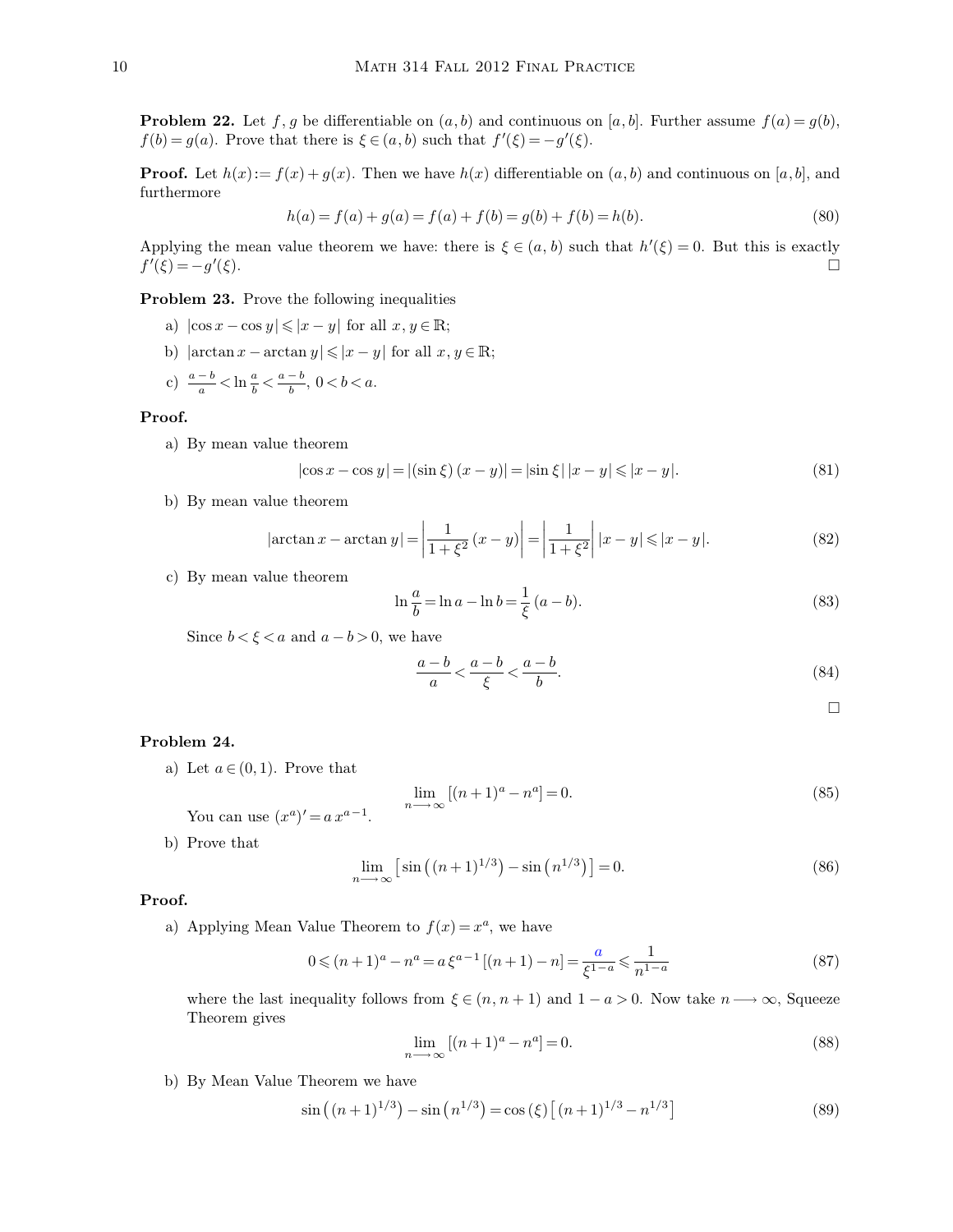11

where  $\xi \in (n^{1/3}, (n+1)^{1/3})$ . This gives

$$
\left|\sin\left((n+1)^{1/3}\right)-\sin\left(n^{1/3}\right)\right|\leqslant (n+1)^{1/3}-n^{1/3}.\tag{90}
$$

Thanks to a) we have  $\lim_{n\to\infty} \left[ (n+1)^{1/3} - n^{1/3} \right] = 0$ . Application of Squeeze Theorem to

$$
-[(n+1)^{1/3} - n^{1/3}] \le \sin((n+1)^{1/3}) - \sin(n^{1/3}) \le (n+1)^{1/3} - n^{1/3}
$$
\n(91)

gives the desired result.

**Problem 25.** (USTC) Let f be differentiable on  $\mathbb{R}$ ,  $f(0) = 0$  and  $f'(x)$  is strictly increasing. Prove that  $\frac{f(x)}{x}$  is strictly increasing on  $(0, \infty)$ .

**Proof.** We calculate

$$
\left(\frac{f(x)}{x}\right)' = \frac{f'(x) x - f(x)}{x^2}.\tag{92}
$$

Now notice that by the mean value theorem,

$$
\frac{f(x)}{x} = \frac{f(x) - f(0)}{x - 0} = f'(\xi)
$$
\n(93)

for some  $\xi \in (0, x)$ . As  $f'(x)$  is strictly increasing,  $f'(\xi) < f'(x)$  therefore

$$
f(x) = x f'(\xi) < x f'(x)
$$
\n(94)

thanks to  $x > 0$ .

This gives

$$
\left(\frac{f(x)}{x}\right)' = \frac{f'(x) x - f(x)}{x^2} > 0\tag{95}
$$

for all  $x \in (0, \infty)$ . So  $\frac{f(x)}{x}$  is strictly increasing on  $(0, \infty)$ .

**Problem 26.** Let  $f(x)$  be differentiable on  $(-\infty, 0)$  and  $(0, \infty)$ . Assume that

$$
\lim_{x \to 0^{-}} f'(x) = A, \qquad \lim_{x \to 0^{+}} f'(x) = B.
$$
\n(96)

Prove that if  $A \neq B$  then  $f(x)$  is not differentiable at  $x = 0$ .

**Proof.** First notice that if  $f(x)$  is not continuous at  $x = 0$  then it is not differentiable there. In the following we assume  $f(x)$  is continuous at  $x = 0$ .

Take one sequence  $x_n < 0$ ,  $x_n \longrightarrow 0$  and another sequence  $y_n > 0$ ,  $y_n \longrightarrow 0$ . Then by Mean Value Theorem (note that we can apply MVT because now  $f(x)$  is continuous on the closed intervals  $[x_0, 0]$ and  $[0, y_n]$ ) there are  $\xi_n \in (x_n, 0)$  and  $\eta_n \in (0, y_n)$  such that

$$
\frac{f(x_n) - f(0)}{x_n - 0} = f'(\xi_n); \qquad \frac{f(y_n) - f(0)}{y_n - 0} = f'(\eta_n). \tag{97}
$$

As  $x_n, y_n \longrightarrow 0$ , application of Squeeze Theorem gives  $\xi_n, \eta_n \longrightarrow 0$ . Therefore

$$
\lim_{n \to \infty} \frac{f(x_n) - f(0)}{x_n - 0} = \lim_{n \to \infty} f'(\xi_n) = A \neq B = \lim_{n \to \infty} f'(\eta_n) = \lim_{n \to \infty} \frac{f(y_n) - f(0)}{y_n - 0}
$$
(98)

which means

$$
\lim_{x \to 0} \frac{f(x) - f(0)}{x - 0} \tag{99}
$$

does not exist and therefore  $f(x)$  is not differentiable at 0.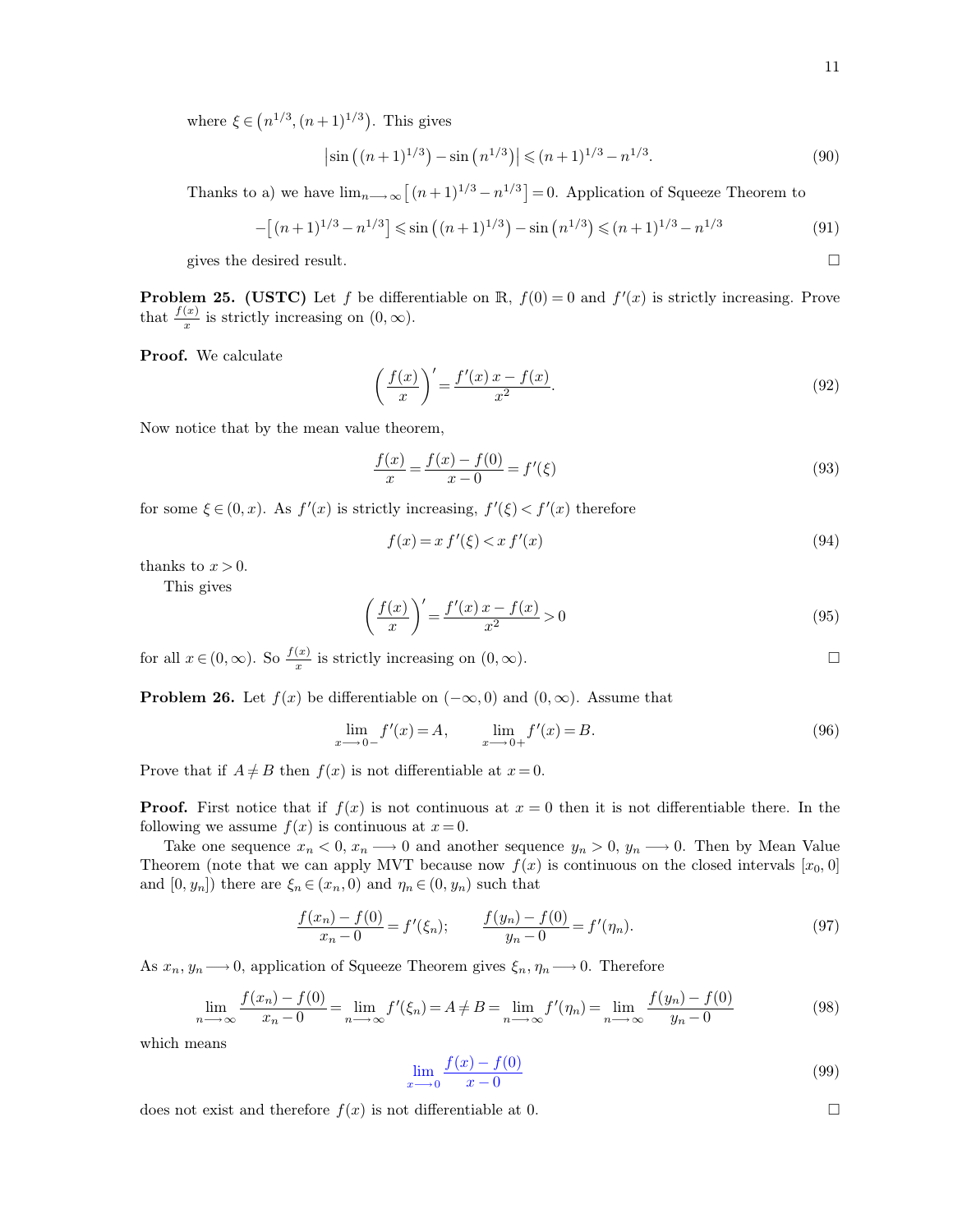**Problem 27.** Let  $a > 1$ . Assume  $f(x)$  satisfies  $|f(x) - f(y)| \leq |x - y|^a$  for all  $x, y \in \mathbb{R}$ . Prove that f is constant.

**Proof.** We show that  $f(x)$  is differentiable and  $f'(x) = 0$ . Take any  $x_0 \in \mathbb{R}$ , we have

$$
-|x-x_0|^{a-1} \leq -\frac{|f(x)-f(x_0)|}{|x-x_0|} \leq \frac{f(x)-f(x_0)}{x-x_0} \leq \frac{|f(x)-f(x_0)|}{|x-x_0|} \leq |x-x_0|^{a-1}.\tag{100}
$$

Since  $a > 1$ ,  $\lim_{x \to x_0} |x - x_0|^{a-1} = 0$ . Application of Squeeze Theorem gives

$$
\lim_{x \to x_0} \frac{f(x) - f(x_0)}{x - x_0} = 0 \Longrightarrow f'(x_0) = 0.
$$
\n(101)

Therefore  $f'(x) = 0$  for all  $x \in \mathbb{R}$  and  $f(x)$  is a constant.

**Problem 28. (USTC)** Let f, g be differentiable on  $[a, \infty)$ , and  $|f'(x)| \leq g'(x)$  for all  $x \in [a, \infty)$ . Prove that

$$
|f(x) - f(a)| \leqslant g(x) - g(a) \tag{102}
$$

for all  $x > a$ . (Hint: Cauchy's generalized mean value theorem.)

**Proof.** Since  $|a| = \max(a, -a)$  for any  $a \in \mathbb{R}$ , it suffices to prove

$$
f(x) - f(a) \le g(x) - g(a) \text{ and } (-f)(x) - (-f)(a) \le g(x) - g(a). \tag{103}
$$

It is clear that  $g'(x) \geq 0$  so  $g(x)$  is increasing. Therefore if  $f(x) = f(a)$ , we have

$$
|f(x) - f(a)| = 0 \le g(x) - g(a). \tag{104}
$$

Thus in the following we only consider those x such that  $f(x) \neq f(a)$ . This implies  $g(x) > g(a)$ .

Applying generalized mean value theorem to  $f$  and  $g$  we have

$$
\frac{f(x) - f(a)}{g(x) - g(a)} = \frac{f'(\xi)}{g'(\xi)}\tag{105}
$$

for some  $\xi \in (a, x)$ . As  $f(x) \neq f(a)$ ,  $f'(\xi) \neq 0$  which means  $g'(\xi) \neq 0$ . Since  $|f'(\xi)| \leq g'(\xi)$  we have  $f'(\xi)/g'(\xi) \leq 1$  so

$$
\frac{f(x) - f(a)}{g(x) - g(a)} \leqslant 1 \xrightarrow{\text{Recall that } g(x) - g(a) > 0} f(x) - f(a) \leqslant g(x) - g(a). \tag{106}
$$

On the other hand, applying the same theorem to  $-f$  and g gives

$$
\frac{-(f(x) - f(a))}{g(x) - g(a)} \leq 1 \Longrightarrow -(f(x) - f(a)) \leq g(x) - g(a). \tag{107}
$$

Combining the two inequalities we reach

$$
|f(x) - f(a)| \leqslant g(x) - g(a) \tag{108}
$$

as required.  $\Box$ 

**Problem 29.** Let f be continuous and g be integrable on [a, b]. Further assume that  $g(x)$  doesn't change sign in [a, b]. Prove that there is  $\xi \in [a, b]$  such that

$$
\int_{a}^{b} f(x) g(x) dx = f(\xi) \int_{a}^{b} g(x) dx.
$$
 (109)

Does the conclusion still hold if we drop " $g(x)$  doesn't change sign in [a, b]"?

**Proof.** First notice that we only need to prove for the case  $q(x) \ge 0$  since the case  $q(x) \le 0$  can be immediately obtained through the former case by considering  $-g(x)$ .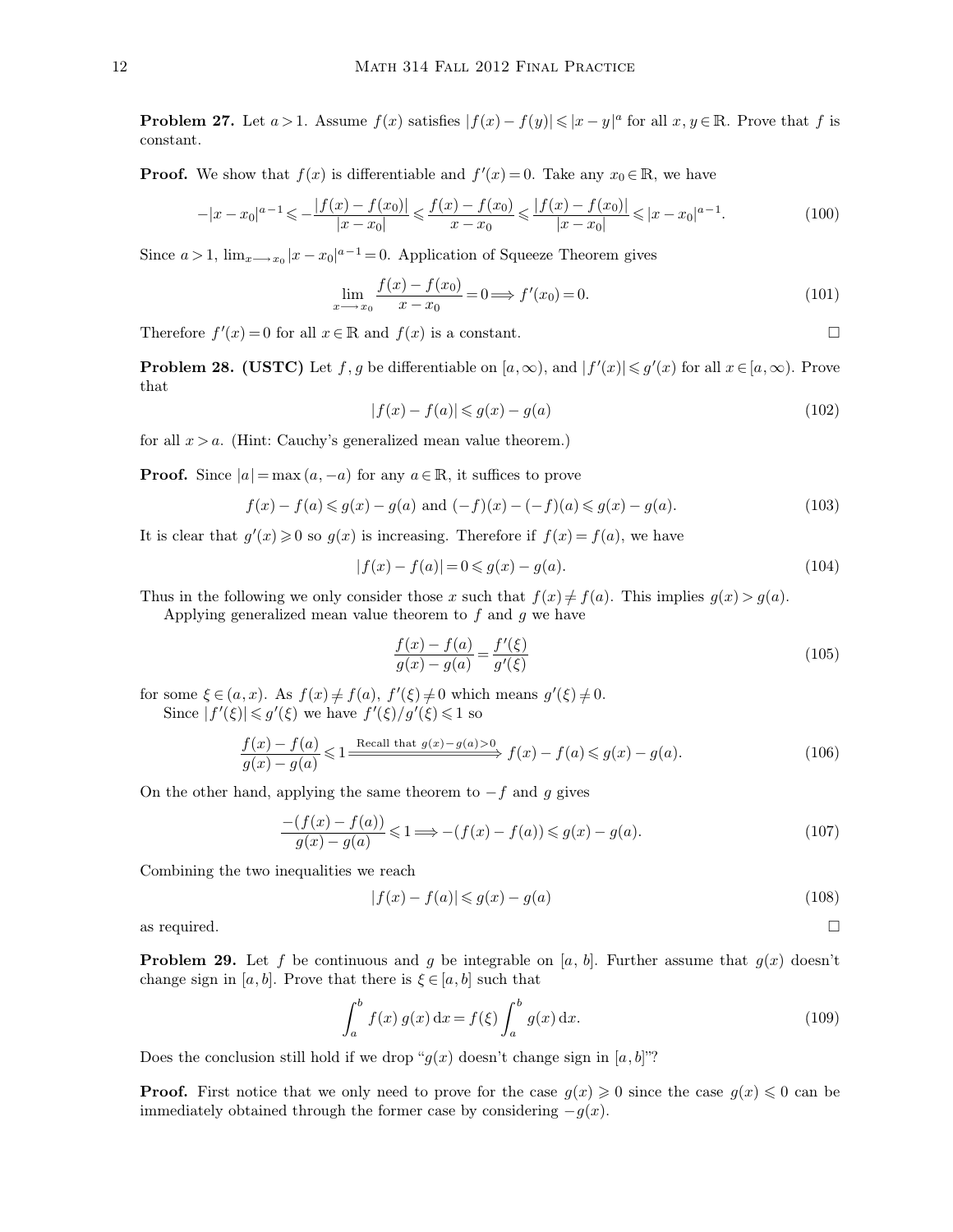$$
0 = \int_{a}^{b} f(x) g(x) dx = f(\xi) \int_{a}^{b} g(x) dx = 0
$$
\n(110)

holds for any  $\xi \in [a, b]$ .

Now we assume  $\int_{a}^{b}$  $\frac{b}{a} g(x) dx > 0$ . As  $f(x)$  is continuous on  $[a, b]$  there are  $\xi_1, \xi_2 \in [a, b]$  such that

$$
f(\xi_1) \leqslant f(x) \leqslant f(\xi_2) \tag{111}
$$

for all  $x \in [a, b]$ . As  $g(x) \geq 0$ , we have

$$
f(\xi_1) g(x) \leqslant f(x) g(x) \leqslant f(\xi_2) g(x) \tag{112}
$$

which leads to

$$
f(\xi_1) \int_a^b g(x) dx \le \int_a^b f(x) g(x) dx \le f(\xi_2) \int_a^b g(x) dx.
$$
 (113)

that is

$$
f(\xi_1) \leqslant \frac{\int_a^b f(x) g(x) dx}{\int_a^b g(x) dx} \leqslant f(\xi_2).
$$
 (114)

Application of the Intermediate Value Theorem now gives the existence of  $\xi \in [a, b]$  satisfying

$$
f(\xi) = \frac{\int_{a}^{b} f(x) g(x) dx}{\int_{a}^{b} g(x) dx}
$$
\n(115)

which is what we need to prove.

If g changes sign the conclusion does not hold anymore. For example take  $g(x) = \sin x$ ,  $f(x) = 1$  and  $a = 0, b = 2 \pi.$ 

**Problem 30.** Prove the following inequalities:

a)  $\int_0^1$  $\int_{0}^{1} e^{-x^{2}} dx > \int_{1}^{2}$  $e^{-x^2} dx;$ b)  $\int_0^{\pi}$  $\pi/2 \sin x$  $\frac{\ln x}{x} dx > \int_0^{\pi}$  $\int_0^{\pi/2} \frac{\sin^2 x}{x^2} dx;$ 

#### **Proof.**

a) We do a change of variable:  $y = x - 1$  for the second integral:

$$
\int_{1}^{2} e^{-x^{2}} dx = \int_{0}^{1} e^{-(y+1)^{2}} dy = \int_{0}^{1} e^{-(x+1)^{2}} dx.
$$
 (116)

Now for  $x \in (0,1)$  we have

$$
-x^2 > -(x+1)^2 \Longrightarrow e^{-x^2} > e^{-(x+1)^2}
$$
\n(117)

which gives

$$
\int_0^1 e^{-x^2} dx > \int_0^1 e^{-(x+1)^2} dx
$$
\n(118)

as desired.

b) We show that for  $x \in (0, \frac{\pi}{2})$  $(\frac{\pi}{2}), 0 \leqslant \frac{\sin x}{x}$  $\frac{n}{x}$  < 1. The first inequality is obvious. To show the second, we calculate

$$
\left(\frac{\sin x}{x}\right)' = \frac{x\cos x - \sin x}{x^2}.\tag{119}
$$

Now let  $f(x) = x \cos x - \sin x$  and notice that

$$
f(0) = 0, \t f'(x) = -x \sin x < 0 \t or \t all \t x \in \left(0, \frac{\pi}{2}\right)
$$
\t(120)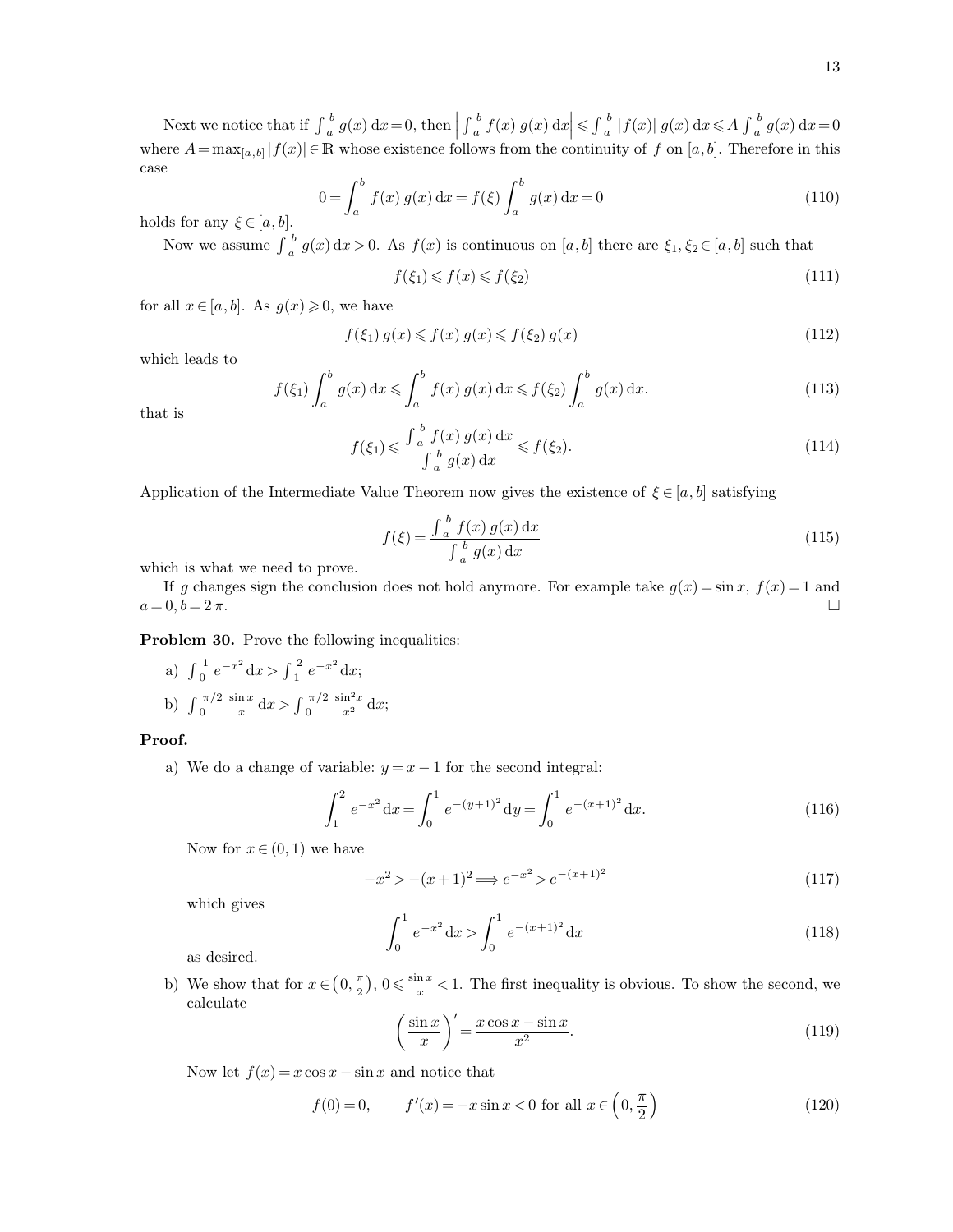therefore

$$
f(x) < 0 \tag{121}
$$

for all  $x > 0$ . Consequently  $f(x)$  is strictly decreasing which means

$$
x\cos x - \sin x = f(x) < f(0) = 0.\tag{122}
$$

Therefore

$$
\left(\frac{\sin x}{x}\right)' < 0 \Longrightarrow \frac{\sin x}{x} \text{ is strictly decreasing.} \tag{123}
$$

As  $\lim_{x\longrightarrow 0} \frac{\sin x}{x}$  $\frac{\ln x}{x} = 1$ , this means

$$
\frac{\sin x}{x} < 1\tag{124}
$$

for  $x \in \left(0, \frac{\pi}{2}\right)$  $\frac{\pi}{2}$ .

From this we have

$$
\frac{\sin x}{x} > \frac{\sin^2 x}{x^2} \qquad \forall x \in \left(0, \frac{\pi}{2}\right) \tag{125}
$$

which gives

$$
\int_0^{\pi/2} \frac{\sin x}{x} dx > \int_0^{\pi/2} \frac{\sin^2 x}{x^2} dx.
$$
 (126)

 $\Box$ 

**Problem 31. (USTC)** Prove

$$
\int_0^{2\pi} \left[ \int_x^{2\pi} \frac{\sin t}{t} dt \right] dx = 0.
$$
 (127)

(Hint: Set  $u(x) = \int_{x}^{x}$  $2\pi \sin t$  $\frac{\ln t}{t}$  dt then integrate by parts)

**Proof.** Set

$$
u(x) = \int_{x}^{2\pi} \frac{\sin t}{t} dt, \qquad v(x) = x \tag{128}
$$

then we have

$$
\int_0^{2\pi} \left[ \int_x^{2\pi} \frac{\sin t}{t} dt \right] dx = \int_0^{2\pi} u(x) v'(x) dx
$$
  
=  $u(2\pi) v(2\pi) - u(0) v(0) - \int_0^{2\pi} v(x) u'(x) dx$   
=  $0 - 0 - \int_0^{2\pi} x \left( -\frac{\sin x}{x} \right) dx$   
= 0.

 $\Box$ 

**Problem 32.** Let f be continuous on R. Let  $a, b \in \mathbb{R}, a < b$ . Then

$$
\lim_{h \to 0} \int_{a}^{b} \frac{f(x+h) - f(x)}{h} dx = f(b) - f(a).
$$
 (129)

**Proof.** Let  $F(x)$  be an antiderivative of f. Since  $f(x)$  is continuous on the closed interval [a, b] it is integrable. We have

$$
\int_{a}^{b} f(x) dx = F(b) - F(a)
$$
\n(130)

On the other hand,

$$
\int_{a}^{b} f(x+h) dx = \int_{a+h}^{b+h} f(y) dy = F(b+h) - F(a+h).
$$
\n(131)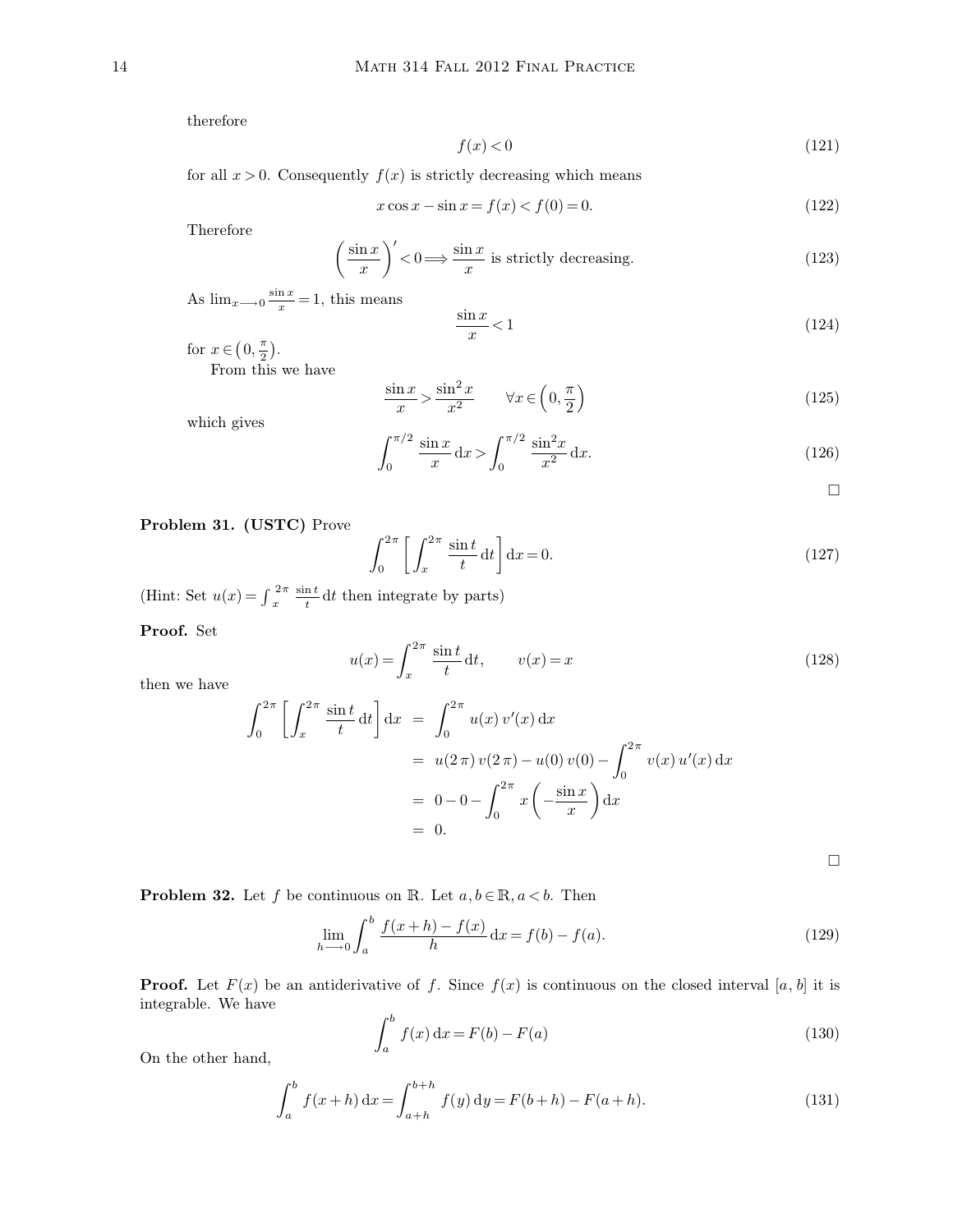Thus

$$
\lim_{h \to 0} \int_{a}^{b} \frac{f(x+h) - f(x)}{h} = \lim_{h \to 0} \frac{1}{h} [(F(b+h) - F(b) - (F(a+h) - F(a)))]
$$
  
=  $F'(b) - F'(a)$   
=  $f(b) - f(a)$  (132)

Thanks to FTC Version 2.

**Problem 33. (USTC)** Let f be integrable. Prove that

$$
\int_0^{\pi} x f(\sin x) dx = \frac{\pi}{2} \int_0^{\pi} f(\sin x) dx.
$$
 (133)

(Hint: Change of variable:  $t = \pi - x$ .)

**Proof.** Do the change of variable as in the hint, we have

$$
\int_0^\pi \left(\frac{\pi}{2} - x\right) f(\sin x) \, \mathrm{d}x = \int_\pi^0 \left(t - \frac{\pi}{2}\right) f(\sin t) \left(-1\right) \mathrm{d}t = -\int_0^\pi \left(\frac{\pi}{2} - t\right) f(\sin t) \, \mathrm{d}t \tag{134}
$$

That is

$$
\int_0^\pi \left(\frac{\pi}{2} - x\right) f(\sin x) \, \mathrm{d}x = -\int_0^\pi \left(\frac{\pi}{2} - x\right) f(\sin x) \, \mathrm{d}x \tag{135}
$$

so

$$
\int_0^\pi \left(\frac{\pi}{2} - x\right) f(\sin x) \, \mathrm{d}x = 0. \tag{136}
$$

 $\Box$ 

**Problem 34.** Apply Ratio/Root tests to determine the convergence/divergence of the following series (You need to decide which one is more convenient to use).

$$
\sum_{n=1}^{\infty} \frac{1}{2^n} (1+1/n)^{n^2}; \qquad \sum_{n=1}^{\infty} (n!) x^n; \qquad \sum_{n=1}^{\infty} \frac{(n!)}{n^n} x^n.
$$
 (137)

You can use the fact  $(1 + 1/n)^n \longrightarrow e$ , and the Stirling's formula

$$
\lim_{n \to \infty} \frac{n!}{\sqrt{2 \pi n} (n/e)^n} = 1
$$
\n(138)

without proof.

#### **Solution.**

• We apply root test:

$$
|a_n|^{1/n} = \frac{1}{2} (1 + 1/n)^n.
$$
\n(139)

As  $\lim_{n\longrightarrow\infty}\frac{1}{2}$  $\frac{1}{2}(1+1/n)^n = \frac{e}{2}$  $\frac{e}{2}$ , we have

$$
\liminf_{n \to \infty} |a_n|^{1/n} = \frac{e}{2} > 1\tag{140}
$$

so the series diverges.

We apply ratio test:

$$
\frac{|a_{n+1}|}{|a_n|} = (n+1) |x|.
$$
\n(141)

This leads to

$$
\lim_{n \to \infty} (n+1)|x| = \begin{cases} 0 & x = 0 \\ \infty & x \neq 0 \end{cases}.
$$
\n(142)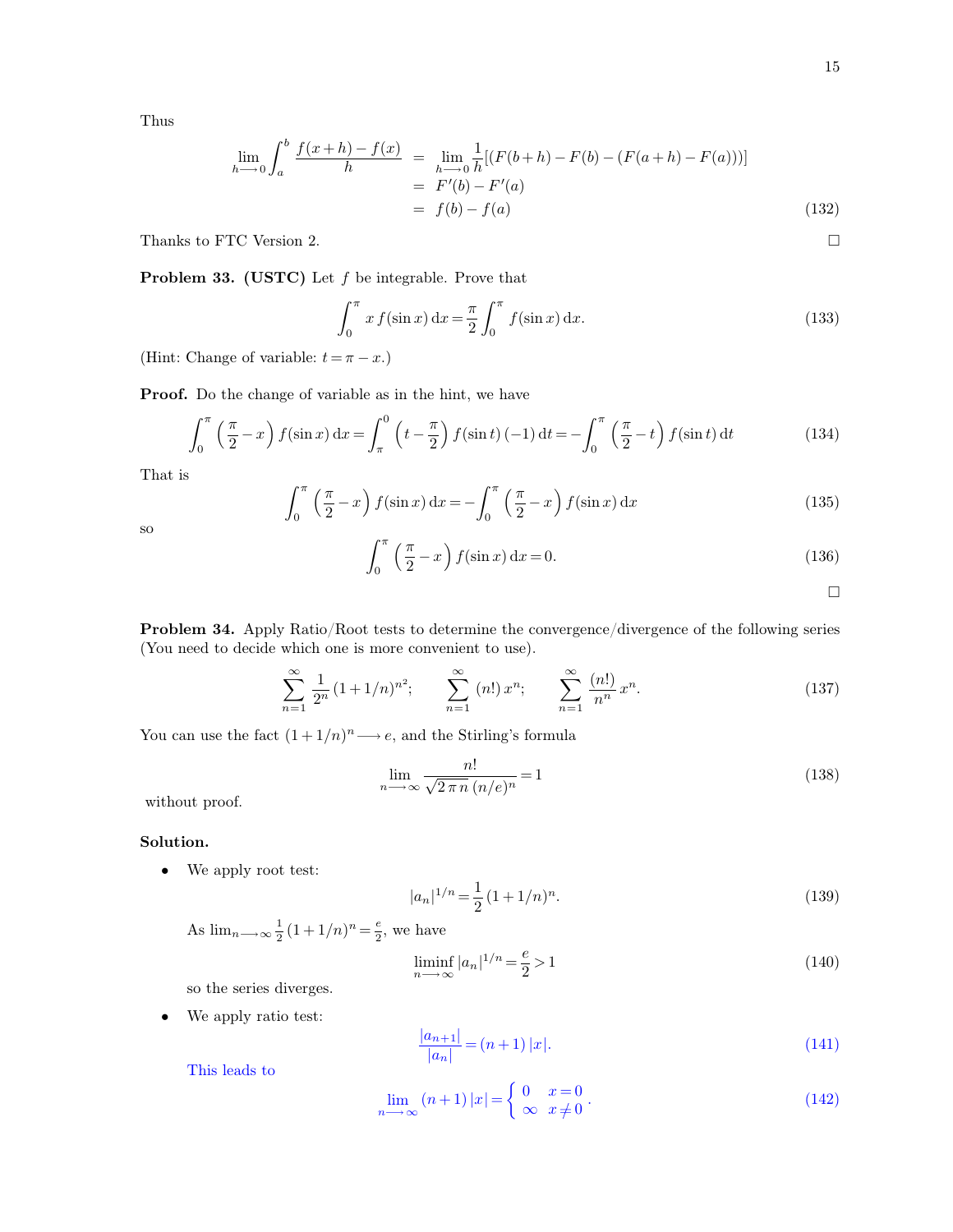Since the limit exists, we have

$$
\limsup_{n \to \infty} \frac{|a_{n+1}|}{|a_n|} = 0 < 1 \text{ when } x = 0; \qquad \liminf_{n \to \infty} \frac{|a_{n+1}|}{|a_n|} = \infty > 1 \text{ when } x \neq 0. \tag{143}
$$

So the series converges for  $x = 0$  but diverges for all  $x \neq 0$ .

We apply ratio test:

$$
\frac{|a_{n+1}|}{|a_n|} = \frac{(n+1)|x|}{(n+1)^{n+1}n^{-n}} = \frac{|x|}{(1+1/n)^n} \longrightarrow \frac{|x|}{e}.
$$
\n(144)

The ratio test then gives convergence when  $|x| < e$  and divergence when  $|x| > e$ . When  $|x| = e$ , we have

$$
|a_n| = \frac{(n!)}{n^n} e^n = \frac{n!}{(n/e)^n}
$$
\n(145)

and Stirling's formula gives

$$
\lim_{n \to \infty} \frac{|a_n|}{\sqrt{2 \pi n}} = 1.
$$
\n(146)

This means  $a_n \rightarrow 0$  so the series diverges.

Summarizing, the series converges when  $|x| < e$  and diverges when  $|x| \geq e$ .

**Problem 35.**  $a_n \geq 0$ ,  $\sum_{n=1}^{\infty} a_n$  converges. Prove that  $\sum_{n=1}^{\infty} \sqrt{a_n a_{n+1}}$  converges. On the other hand, if  $a_n$  furthermore is decreasing, then  $\sum_{n=1}^{\infty} \sqrt{a_n a_{n+1}}$  converges  $\implies \sum_{n=1}^{\infty} a_n$  converges. Any example of if  $a_n$  is not decreasing then not true? (Take  $a_n = 0$  for all  $n$  even)

**Proof.** First we note that

$$
\sum_{n=1}^{\infty} a_n
$$
 converges  $\Longleftrightarrow \sum_{n=1}^{\infty} a_{n+1}$  converges. (147)

since

$$
\sum_{k=1}^{n} a_k = a_1 + \sum_{k=1}^{n-1} a_{k+1}.
$$
\n(148)

• If  $\sum_{n=1}^{\infty} a_n$  converges, so does  $\sum_{n=1}^{\infty} a_{n+1}$  and then  $\sum_{n=1}^{\infty} (a_n + a_{n+1})$ . The convergence of  $\sum_{n=1}^{\infty} \sqrt{a_n a_{n+1}}$  then follows from

$$
\sqrt{a_n a_{n+1}} \leq \frac{1}{2} (a_n + a_{n+1}).
$$
\n(149)

• If  $a_n$  is decreasing, we have  $a_n \geq a_{n+1} \implies a_{n+1} \leq \sqrt{a_n a_{n+1}}$ . Thus the convergence of  $\sum_{n=1}^{\infty} \sqrt{a_n a_{n+1}}$  implies the convergence of  $\sum_{n=1}^{\infty} a_{n+1}$  and then that of  $\sum_{n=1}^{\infty} a_n$ .

If  $a_n$  is not decreasing then  $\sum_{n=1}^{\infty} \sqrt{a_n a_{n+1}}$  converges  $\implies \sum_{n=1}^{\infty} a_n$  converges. For example take  $a_n = \begin{cases} 0 & n \text{ even} \\ 1 & n \text{ odd} \end{cases}$ .

**Problem 36.** Let  $a_n \ge 0$ . Prove that  $\sum_{n=1}^{\infty} a_n$  converges then  $\sum_{n=1}^{\infty} a_n^2$  converges. Is the converse true? Justify your answer.

**Proof.** Since  $\sum_{n=1}^{\infty} a_n$  converges,  $\lim_{n\to\infty} a_n = 0$ . Thus there is  $N \in \mathbb{N}$  such that for all  $n > N$ ,  $a_n < 1$ . Now for these  $n$  we have

$$
|a_n^2| = a_n^2 < a_n. \tag{150}
$$

.

Therefore the convergence of  $\sum_{n=1}^{\infty} a_n$  gives the convergence of  $\sum_{n=1}^{\infty} a_n$ .

The converse is not true. Take  $a_n = \frac{1}{n}$ n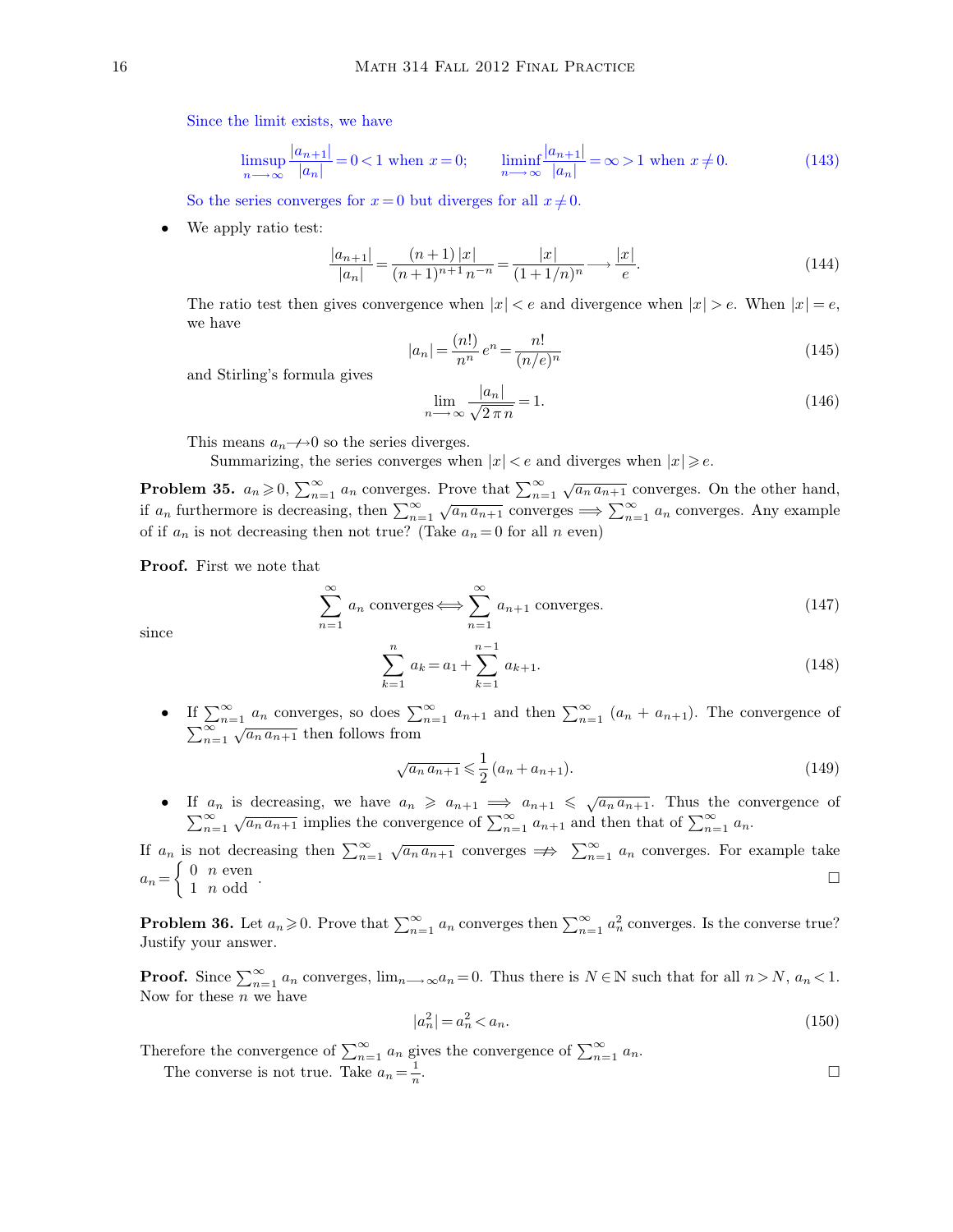### **ADVANCED**

**Problem 37.** A function  $f(x): E \to \mathbb{R}$  is called "uniformly continuous" if for any  $\varepsilon > 0$ , there is  $\delta > 0$ such that for all  $x, y \in E$  satisfying  $|x - y| < \delta$ ,  $|f(x) - f(y)| < \varepsilon$ .

- a) Prove that if  $f$  is uniformly continuous, then it is continuous.
- b) Give an example of a continuous function that is not uniformly continuous. Justify your answer.
- c) If  $f: E \mapsto \mathbb{R}$  is continuous with E a bounded closed set, then f is uniformly continuous.
- d) Prove that if f is continuous on [a, b], then it is integrable on [a, b].

#### **Proof.**

- a) This is obvious.
- b)  $f(x)=1/x$  defined for  $x > 0$ . Take  $\varepsilon =1$ . Then for any  $\delta > 0$  we can take  $n \in \mathbb{N}$  such that  $n > \delta^{-1}$ . Then we have  $\Big|$ 1  $\frac{1}{n} - \frac{1}{n+1}$  $\left|\frac{1}{n+1}\right| < \delta$  but  $|f(1/n) - f(1/(n+1))| = 1 \geq \varepsilon$ .
- c) Assume the contrary. Then there is  $\varepsilon_0 > 0$  such that for all  $n \in \mathbb{N}$ , there are  $x_n, y_n$  such that

$$
|x_n - y_n| < 1/n, \qquad |f(x_n) - f(y_n)| \geq \varepsilon_0. \tag{151}
$$

Applying Bolzano-Weierstrass, there is a subsequence  $x_{n_k} \rightarrow \xi \in [a, b]$ . As  $|x_n - y_n| \rightarrow 0$ , we have  $y_{n_k} \longrightarrow \xi$  too. But then  $|\lim_{k \longrightarrow \infty} f(x_{n_k}) - \lim_{k \longrightarrow \infty} f(y_{n_k})| \geq \varepsilon_0$ , contradicting the continuity of f.

d) From c) we know that f is uniformly continuous. Now for any  $\varepsilon > 0$ , take  $\delta$  such that for all  $|x-y| < \delta, |f(x)-f(y)| < \varepsilon/(b-a).$ 

Now take any partition  $P = \{x_0 = a, x_1, ..., x_n = b\}$  with  $|x_i - x_{i-1}| < \delta$  for all  $i = 1, 2, ..., n$ . Then we have

$$
U(f, P) - L(f, P) = \sum_{i=1}^{n} ( \sup f - \inf f) (x_i - x_{i-1}) < \sum_{i=1}^{n} \frac{\varepsilon}{b-a} (x_i - x_{i-1}) = \varepsilon.
$$
 (152)

Therefore  $f$  is integrable.

**Problem 38.** Let  $f(x)$  be continuous over R, and satisfies  $f(x+y)=f(x)+f(y)$  for all  $x, y \in \mathbb{R}$ . Prove that there is  $a \in \mathbb{R}$  such that  $f(x) = a x$ .

#### **Proof.** First

$$
f(0+0) = f(0) + f(0) \Longrightarrow f(0) = 0;
$$
\n(153)

Now let  $a = f(1)$ . Clearly  $f(n) = n a$ . Next consider any rational number  $q = \frac{n}{m}$  $\frac{n}{m}$ . Then we have

$$
n a = f(n) = f(m q) = m f(q) \Longrightarrow f(q) = a q.
$$
\n
$$
(154)
$$

Finally for any  $x \in \mathbb{R} \backslash \mathbb{Q}$ , there is  $q_n \longrightarrow x$ . Since  $f(x)$  is continuous we have

$$
f(x) = \lim_{n \to \infty} f(q_n) = \lim_{n \to \infty} a q_n = a \, x. \tag{155}
$$

Thus ends the proof.  $\Box$ 

**Problem 39. (USTC)** Let  $f(x)$  be differentiable. Assume that there are  $a < b$  such that  $f(a) = f(b) = 0$ ,  $f'(a) f'(b) > 0$ . Prove that there is  $\xi \in (a, b)$  such that  $f(\xi) = 0$ .

**Proof.** There are two cases,  $f'(a) > 0$ ,  $f'(b) > 0$  and  $f'(a) < 0$ ,  $f'(b) < 0$ . Considering  $-f$  instead of  $f$ would turn any one case into the other, so we only consider the first case here.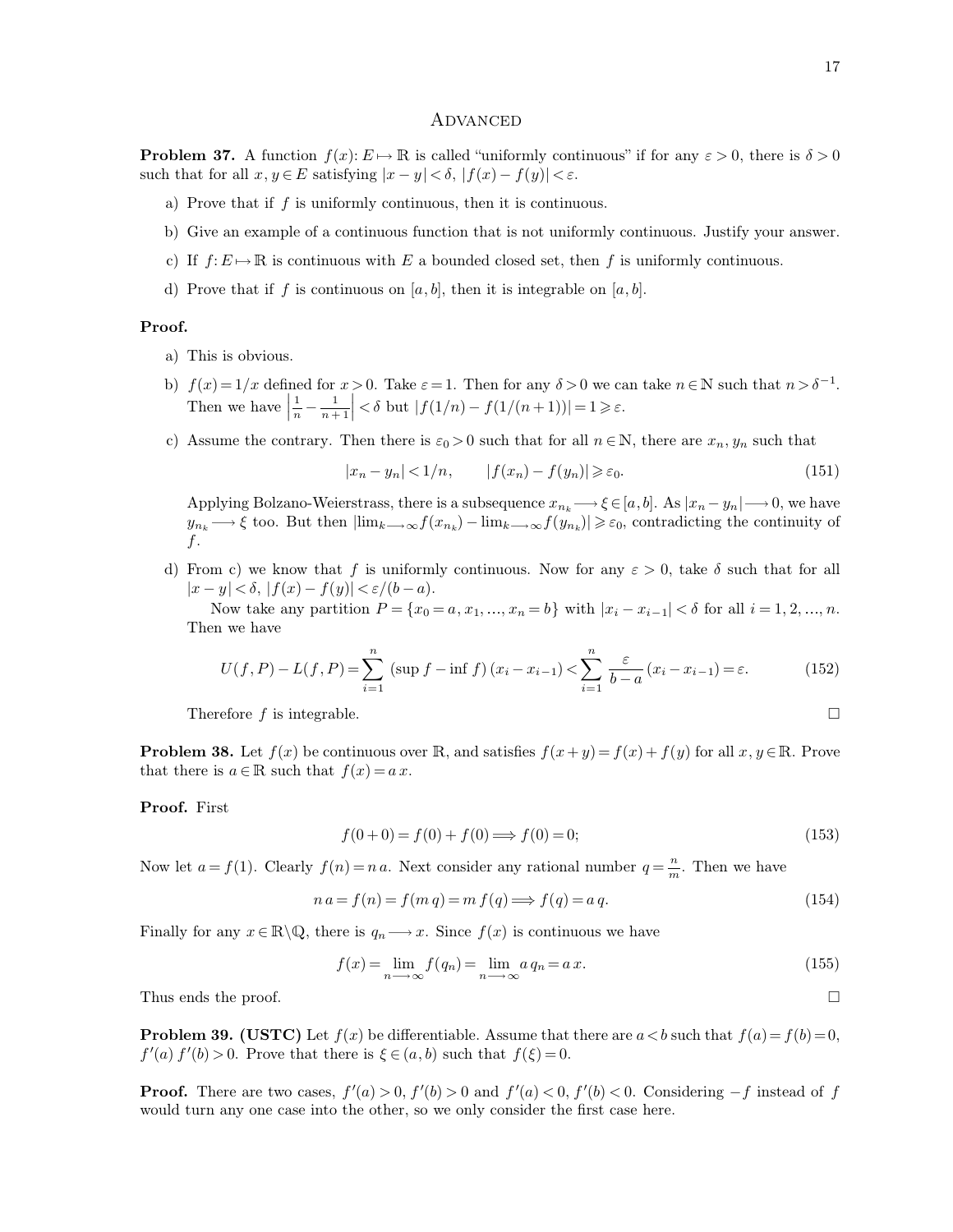Since  $f'(a) > 0$ ,

$$
\lim_{x \to a} \frac{f(x) - f(a)}{x - a} > 0.
$$
\n(156)

Thus there is  $x_1 \in \left(a, \frac{a+b}{2}\right)$  $\left(\frac{1+b}{2}\right)$  such that  $f(x_1) > 0$ ; On the other hand, since  $f'(b) > 0$ 

$$
\lim_{x \to b} \frac{f(x) - f(b)}{x - b} > 0
$$
\n(157)

which means there is  $x_2 \in \left(\frac{a+b}{2}\right)$  $\left(\frac{1+b}{2},b\right)$  such that  $f(x_2) < 0$ .

Now  $f(x)$  is differentiable on  $(a, b)$  so is continuous on  $(a, b)$ . Application of Intermediate Value Theorem gives the existence of  $\xi \in (x_1, x_2) \subseteq (a, b)$  satisfying  $f(\xi) = 0$ .

**Problem 40.** Let  $f(x)$  be continuous on  $(a, b)$ . Assume there is  $x_0 \in (a, b)$  such that  $f'''(x_0)$  exists. Prove that there are constants  $A, B, C, D$  such that

$$
\lim_{h \to 0} \frac{A f(x_0 + h) + B f(x_0) + C f(x_0 - h) + D f(x_0 - 2h)}{h^3} = f'''(x_0)
$$
\n(158)

and find their values. (Hint: L'Hospital)

**Proof.** First notice that if  $A + B + C + D \neq 0$ , then the limit cannot be finite. Therefore we have

$$
A + B + C + D = 0.\t(159)
$$

Now apply L'Hospital: Note that since  $f'''(x_0)$  exists,  $f''(x)$  must exist and be continuous on some  $(a_2, b_2)$ containing  $x_0$ , then so does  $f'(x)$  and  $f(x)$ . Therefore  $f(x_0 + h)$  (and others) is differentiable at  $h = 0$ .

$$
f'''(x_0) = \lim_{h \to 0} \frac{A f'(x_0 + h) - C f'(x_0 - h) - 2 D f'(x_0 - 2 h)}{3 h^2}.
$$
\n(160)

This gives us

$$
A - C - 2D = 0.\t(161)
$$

Applying L'Hospital again:

$$
f'''(x_0) = \lim_{h \to 0} \frac{A f''(x_0 + h) + C f''(x_0 - h) + 4 D f''(x_0 - 2 h)}{6 h}
$$
\n(162)

we obtain

$$
A + C + 4 D = 0. \t(163)
$$

Note that we cannot apply L'Hospital's rule anymore since it requires  $f'''(x)$  to exist in some open interval around  $x_0$ . But we can use definition: (In fact we can use Toy L'Hospital here...)

$$
\lim_{h \to 0} \frac{A f''(x_0 + h) + C f''(x_0 - h) + 4 D f''(x_0 - 2 h)}{6 h} = \lim_{h \to 0} A \frac{f''(x_0 + h) - f''(x_0)}{6 h} + \lim_{h \to 0} C \frac{f''(x_0 - h) - f''(x_0)}{6 h} + \lim_{h \to 0} 4 D \frac{f''(x_0 - 2 h) - f''(x_0)}{6 h} = \frac{A - C - 8 D}{6} f'''(x_0).
$$
(164)

(165)

This implies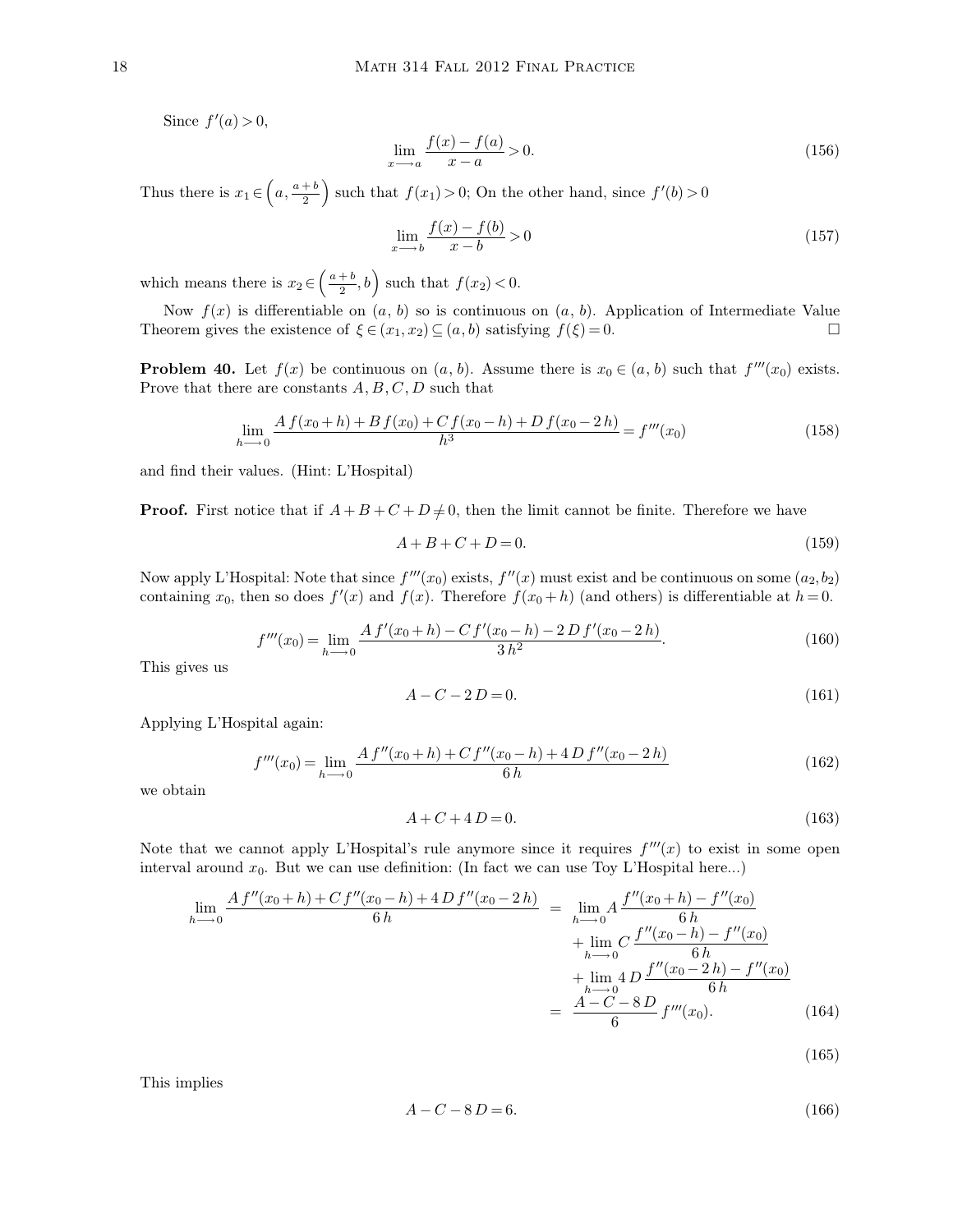Putting things together, it is sufficient and necessary for the constants to satisfy

$$
A + B + C + D = 0 \tag{167}
$$

$$
A - C - 2D = 0 \tag{168}
$$

$$
A + C + 4D = 0 \tag{169}
$$

$$
A - C - 8D = 6 \tag{170}
$$

Notice that D can be solved from the 2nd and the 4th equation:  $D = -1$ . This gives

$$
A - C = -2, \qquad A + C = 4 \Longrightarrow A = 1, C = 3. \tag{171}
$$

Finally we obtain  $B = -3$ . Summarizing,

$$
\lim_{h \to 0} \frac{f(x_0 + h) - 3 f(x_0) + 3 f(x_0 - h) - f(x_0 - 2 h)}{h^3} = f'''(x_0)
$$
\n(172)

 $\Box$ 

**Problem 41. (USTC)** Let  $f(x)$  be differentiable at  $x_0$  with  $f(x_0) \neq 0$  and  $f'(x_0) = 5$ . Take for granted  $\lim_{h\longrightarrow 0} (1 + h)^{1/h} = e$ . Calculate

$$
\lim_{n \to \infty} \left| \frac{f\left(x_0 + \frac{1}{n}\right)}{f(x_0)} \right|^n. \tag{173}
$$

**Solution.** First note that as  $f(x)$  is continuous at  $x_0$ ,

$$
\lim_{n \to \infty} \frac{f\left(x_0 + \frac{1}{n}\right)}{f(x_0)} = 1\tag{174}
$$

which means there is  $N \in \mathbb{N}$  such that for all  $n > N$ ,

$$
\frac{f(x_0 + \frac{1}{n})}{f(x_0)} > 0.
$$
\n(175)

Therefore

$$
\lim_{n \to \infty} \left| \frac{f\left(x_0 + \frac{1}{n}\right)}{f(x_0)} \right|^n = \lim_{n \to \infty} \left( \frac{f\left(x_0 + \frac{1}{n}\right)}{f(x_0)} \right)^n. \tag{176}
$$

Write

$$
\left| \frac{f(x_0 + \frac{1}{n})}{f(x_0)} \right|^n = \left| 1 + \frac{f(x_0 + \frac{1}{n}) - f(x_0)}{f(x_0)} \right|^n
$$

$$
= \left| 1 + \frac{1}{n} \frac{f(x_0 + \frac{1}{n}) - f(x_0)}{1/n} \frac{1}{f(x_0)} \right|^n.
$$
(177)

Now let

$$
h_n = \frac{1}{n} \frac{f\left(x_0 + \frac{1}{n}\right) - f(x_0)}{1/n} \frac{1}{f(x_0)}.\tag{178}
$$

We have

$$
h_n \longrightarrow 0 \tag{179}
$$

and

$$
n = \frac{1}{h_n} \frac{f\left(x_0 + \frac{1}{n}\right) - f(x_0)}{1/n} \frac{1}{f(x_0)}.
$$
\n(180)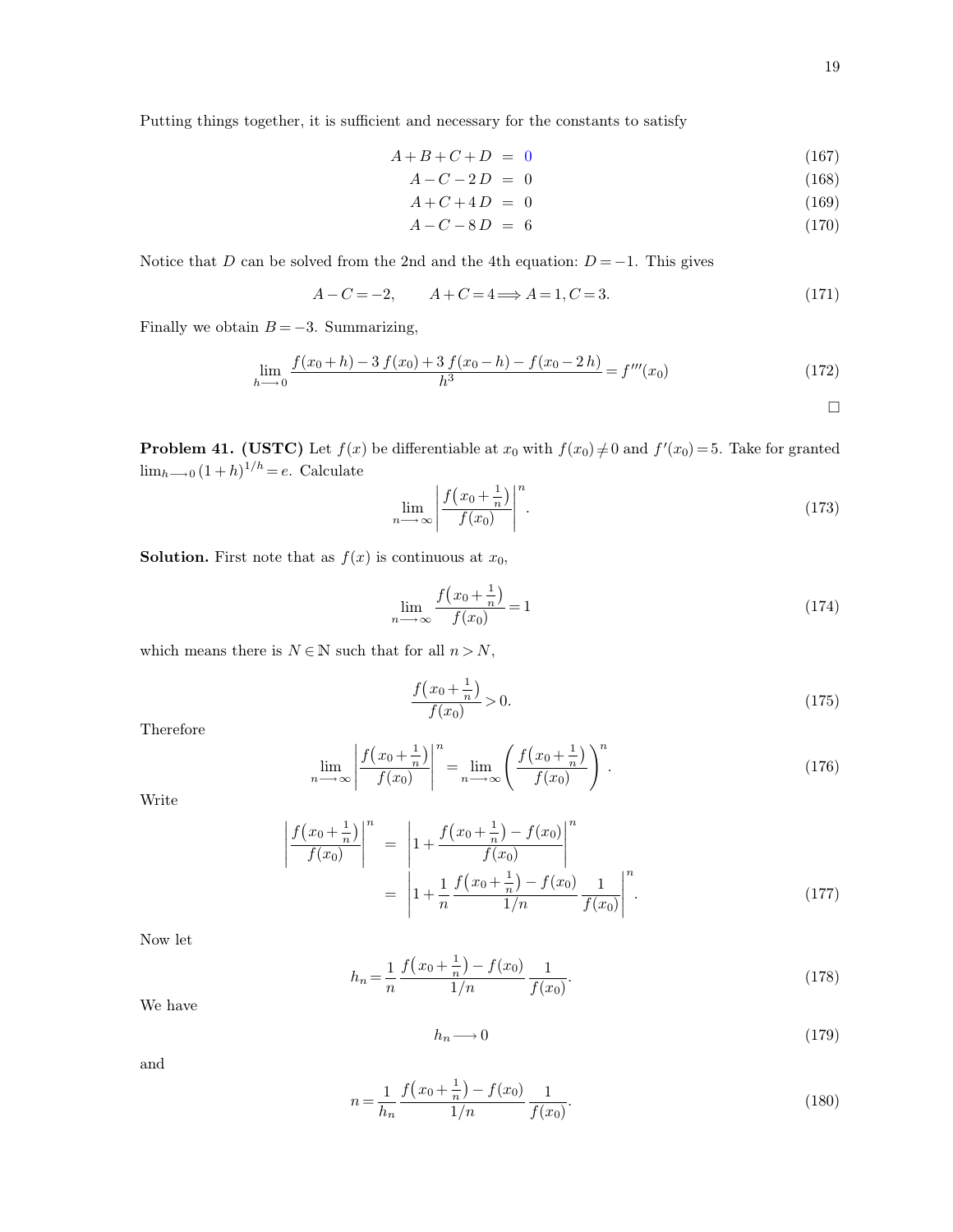Therefore

$$
\lim_{n \to \infty} \left| \frac{f(x_0 + \frac{1}{n})}{f(x_0)} \right|^n = \lim_{n \to \infty} \left( \frac{f(x_0 + \frac{1}{n})}{f(x_0)} \right)^n
$$
\n
$$
= \lim_{n \to \infty} (1 + h_n)^{\frac{1}{h_n}} \frac{f(x_0 + \frac{1}{n}) - f(x_0)}{1/n} \frac{1}{f(x_0)}
$$
\n
$$
= \lim_{n \to \infty} \left[ (1 + h_n)^{1/h_n} \right] \frac{f(x_0 + \frac{1}{n}) - f(x_0)}{1/n} \frac{1}{f(x_0)}
$$
\n
$$
= \left\{ \lim_{h_n \to 0} \left[ (1 + h_n)^{1/h_n} \right] \right\}^{\lim_{n \to \infty} \left[ \frac{f(x_0 + \frac{1}{n}) - f(x_0)}{1/n} \frac{1}{f(x_0)} \right]}
$$
\n
$$
= \exp \left[ f'(x_0) / f(x_0) \right]. \tag{181}
$$

**Problem 42. (USTC)** Let f be twice differentiable over R, with  $f(0) = f(1) = 0$ . Let  $F(x) = x^2 f(x)$ . Prove that there is  $\xi \in (0, 1)$  such that  $F''(\xi) = 0$ .

**Proof.** All we need are  $x_1, x_2$  such that  $F'(x_1) = F'(x_2) = 0$ . We calculate

$$
F'(x) = 2x f(x) + x^2 f'(x).
$$
\n(182)

Thus it is clear that  $F'(0) = 0$ .

On the other hand,  $f(0) = f(1) = 0$  implies  $F(0) = F(1) = 0$  which gives the existence of  $\eta \in (0, 1)$ such that  $F'(\eta)=0$ .

Now apply Mean Value Theorem again we obtain the existence of  $\xi \in (0, \eta) \subset (0, 1)$  satisfying

$$
F''(\xi) = 0.\tag{183}
$$

 $\Box$ 

**Remark 1.** Note that the same idea can show the following: Let f be m-th differentiable with  $f(0) =$  $f(1) = 0$ , let  $F(x) = x^m f(x)$ , then there is  $\xi \in (0, 1)$  such that  $F^{(m)}(\xi) = 0$ .

**Problem 43.** Let f be differentiable over R. Then  $f'(x)$ , though may be not continuous, always satisfies the Intermediate Value Property:

For any s between  $f'(a)$  and  $f'(b)$ , there is  $\xi \in [a, b]$  such that  $f'(\xi) = s$ .

Then use this to prove: If f is differentiable in  $(a, b)$  and  $f' \neq 0$ , then f is either increasing or decreasing.

**Proof.** Define the function

$$
g(x) = \begin{cases} f(b) + f'(b)(x - b) & x > b \\ f(x) & x \in [a, b] \\ f(a) + f'(a)(x - a) & x < a \end{cases}
$$
 (184)

Then  $g(x)$  is differentiable over R. Now use Mean Value Theorem. The idea is very easy to understand if you draw the graph of the function  $q(x)$ .

If there are  $x_1 < x_2, x_3 < x_4$  such that  $f(x_1) < f(x_2), f(x_3) > f(x_4)$ , then by mean value theorem we have  $\xi \in (x_1, x_2), \eta \in (x_3, x_4)$  such that  $f'(\xi) > 0$ ,  $f'(\eta) < 0$ . Now the mean value property implies the existence of  $x_0$  between  $\xi, \eta$  such that  $f'(x_0) = 0$ . Contradiction.

**Remark 2.** A better way to prove is to consider  $g(x) = f(x) - s x$  defined for  $x \in [a, b]$ . Assume  $f'(a) < s < f'(b)$ . Then we have  $g'(a) < 0, g'(b) > 0$ . Since g is continuous on [a, b], there is a minimizer  $\xi \in [a, b]$ . All we need to show is  $\xi \neq a, b$ . Since  $g'(a) < 0$ , for h small enough we have  $g(a+h) < g(a)$  so  $\xi \neq a$ . Similarly  $\xi \neq b$ . Thus  $g'(\xi) = 0 \Longrightarrow f'(\xi) = s$ .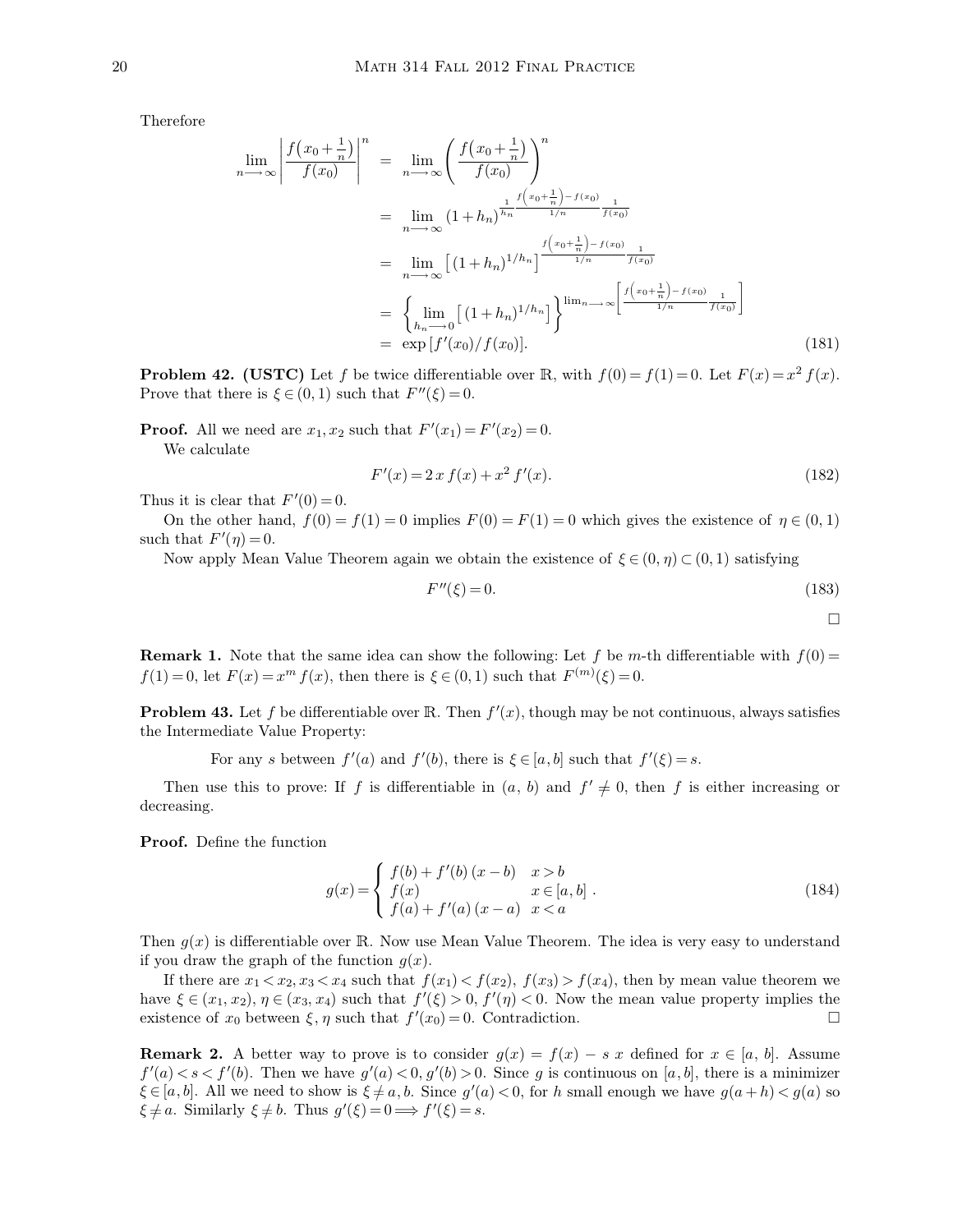### **Problem 44. (USTC)** Calculate

$$
\lim_{n \to \infty} \sum_{k=1}^{n} \sin\left(\frac{ka}{n^2}\right). \tag{185}
$$

(Hint: Write  $\sum_{k=1}^n$  $\int_{k=1}^{n} \sin \left( \frac{k a}{n^2} \right)$  $\left(\frac{k a}{n^2}\right) = \sum_{k=1}^n$  $_{k=1}^{n}$   $_{n^{2}}^{k}$  +  $\sum_{k=1}^{n}$  $\int_{k=1}^{n} \sin \left( \frac{k a}{n^2} \right)$  $\left(\frac{ka}{n^2}\right)-\frac{ka}{n^2}$  $\left\lfloor \frac{k a}{n^2} \right\rfloor$ , try to estimate  $\left| \sin \left( \frac{k a}{n^2} \right) \right|$  $\left(\frac{ka}{n^2}\right)-\frac{ka}{n^2}$ (Hint: Write  $\sum_{k=1}^{n} \sin\left(\frac{k a}{n^2}\right) = \sum_{k=1}^{n} \frac{k a}{n^2} + \sum_{k=1}^{n} \left[\sin\left(\frac{k a}{n^2}\right) - \frac{k a}{n^2}\right]$ , try to estimate  $\left|\sin\left(\frac{k a}{n^2}\right) - \frac{k a}{n^2}\right|$  using Taylor polynomial) **Solution.** Write

> $\sum$  $k=1$  $\sum_{n=1}^{n} \sin \left( \frac{ka}{2} \right)$  $n<sup>2</sup>$  $=$  $\sum_{n=1}^{n}$  $k=1$  $\sum_{n=1}^{n} \frac{ka}{n^2} + \sum_{n=1}^{n}$  $k=1$  $\sum_{n=1}^{\infty}$   $\sin\left(\frac{ka}{2}\right)$  $n<sup>2</sup>$  $\setminus$ − k a  $n<sup>2</sup>$ 1 (186)

Now recall the Taylor expansion of  $\sin x$  with Lagrange form of remainder (to degree 1):

$$
\sin x = x - \frac{\sin \xi}{2} x^2 \tag{187}
$$

for some  $\xi \in (0, x)$ . This gives

$$
\left|\sin\left(\frac{k\,a}{n^2}\right) - \frac{k\,a}{n^2}\right| \leq \frac{1}{2}\left(\frac{k\,a}{n^2}\right)^2 \leq \frac{a^2}{2}\frac{1}{n^2}.\tag{188}
$$

Now notice

$$
\lim_{n \to \infty} \sum_{k=1}^{n} \frac{ka}{n^2} = \lim_{n \to \infty} \frac{a}{n^2} \sum_{n=1}^{n} k = \lim_{n \to \infty} \frac{a}{n^2} \frac{n(n+1)}{2} = \frac{a}{2}.
$$
 (189)

On the other hand

$$
\left| \sum_{k=1}^{n} \left[ \sin \left( \frac{k a}{n^2} \right) - \frac{k a}{n^2} \right] \right| \leq \sum_{k=1}^{n} \frac{a^2}{2n^2} = \frac{a^2}{2n}.
$$
 (190)

Application of Squeeze Theorem gives

$$
\lim_{n \to \infty} \sum_{k=1}^{n} \left[ \sin\left(\frac{ka}{n^2}\right) - \frac{ka}{n^2} \right] = 0. \tag{191}
$$

Therefore

$$
\lim_{n \to \infty} \sum_{k=1}^{n} \sin\left(\frac{ka}{n^2}\right) = \frac{a}{2}.\tag{192}
$$

**Problem 45.** Let f be differentiable on  $(0, \infty)$  with  $\lim_{x \to \infty} [f(x) + f'(x)] = 0$ . Prove that  $\lim_{x\to\infty} f(x) = 0$ . (Hint: Let  $F(x) = e^x f(x)$ ,  $G(x) = e^x$ . Apply Cauchy's generalized mean value theorem.)

**Proof.** Following the hint, we have for any  $x > y > 0$ ,

$$
\frac{e^x f(x) - e^y f(y)}{e^x - e^y} = f(\xi) + f'(\xi) \qquad \text{for some } \xi \in (y, x). \tag{193}
$$

Therefore for every  $\varepsilon$ , there is  $M > 0$  such that for all  $x > y > M$ ,

$$
\left| \frac{e^{x-y} f(x) - f(y)}{e^{x-y} - 1} \right| = \left| \frac{e^x f(x) - e^y f(y)}{e^x - e^y} \right| < \varepsilon/2. \tag{194}
$$

This gives

$$
|f(x)| < \left| \frac{e^{x-y}}{e^{x-y} - 1} \right| |f(x)| < \frac{\varepsilon}{2} + \frac{|f(y)|}{|e^{x-y} - 1|}
$$
\n(195)

Now fix  $y = M + 1$ . Take  $M' = M + 1 + \ln\left(\frac{2|f(y)|}{\varepsilon} + 1\right)$ , then for every  $x > M'$ , we have

$$
\left| \frac{f(y)}{e^{x-y} - 1} \right| < \varepsilon/2 \tag{196}
$$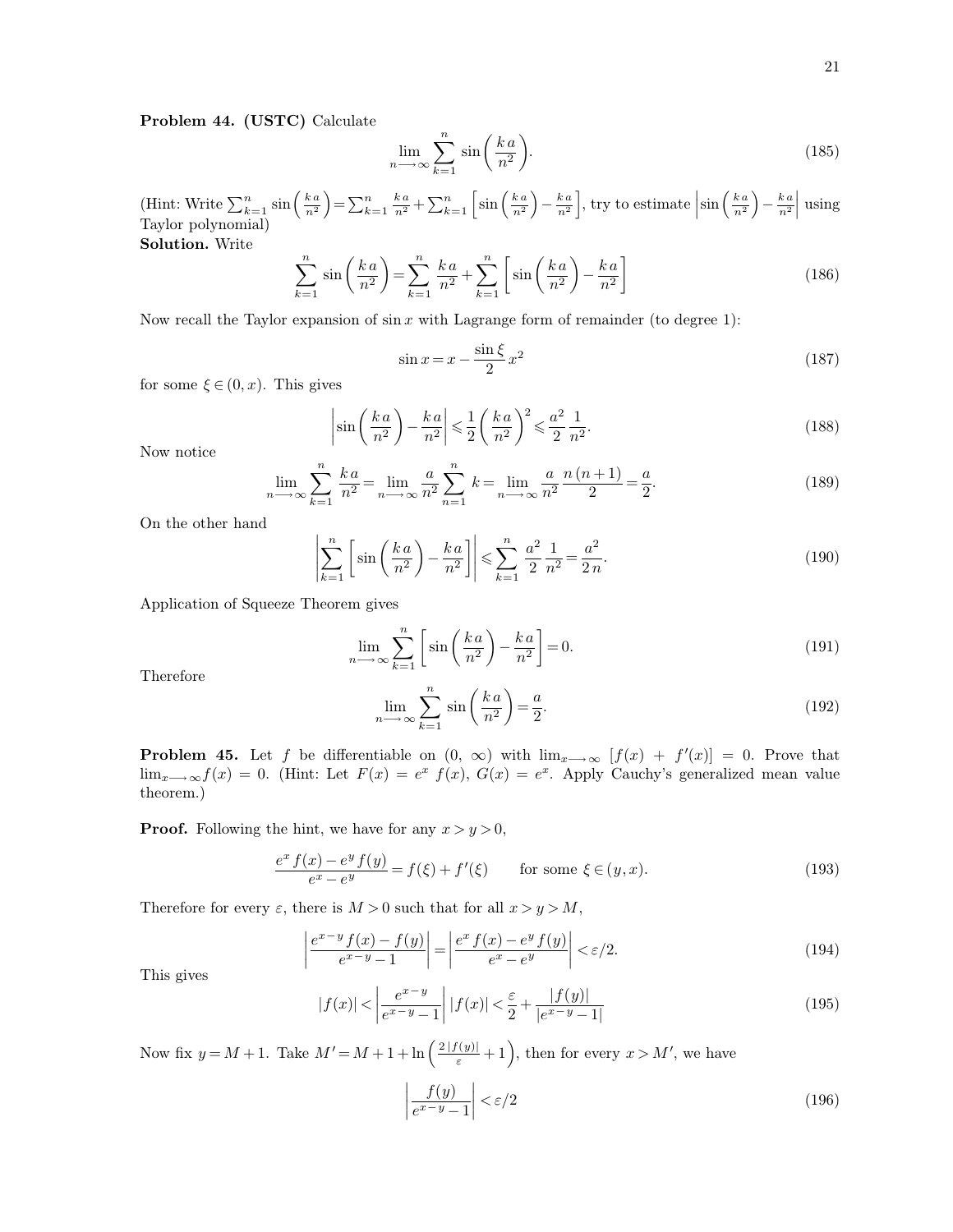which leads to

$$
|f(x)| < \varepsilon. \tag{197}
$$

So by definition  $\lim_{x\longrightarrow\infty}f(x)=0.$ 

**Problem 46.** Let f be continuous on  $[0, \infty)$  and satisfy  $\lim_{x \to \infty} f(x) = a$ . Prove

$$
\lim_{x \to \infty} \frac{1}{x} \int_0^x f(t) dt = a.
$$
\n(198)

**Proof.** For any  $\varepsilon > 0$ , since  $\lim_{x \to \infty} f(x) = a$ , there is  $M_1 > 0$  such that

$$
|f(x) - a| < \varepsilon/2 \tag{199}
$$

for all  $x > M_1$ . Because f is continuous on  $[0, M_1]$ , it is bounded on  $[0, M_1]$ , that is there is  $A > 0$  such that

$$
|f(x)| \leqslant A \tag{200}
$$

for all  $x \in [0, M]$ .

Now take  $M = \max\left\{M_1, \frac{2 M_1 (A + |a|)}{\varepsilon}\right\}$ , we have for any  $x > M$ ,  $\begin{array}{c} \begin{array}{c} \begin{array}{c} \end{array} \\ \begin{array}{c} \end{array} \end{array} \end{array}$ 1  $\boldsymbol{x}$ Z 0 x  $f(t) dt - a$  =  $\Big|$ 1  $\boldsymbol{x}$ Z 0 x  $(f(t) - a) dt$  $\leqslant$   $\frac{1}{1}$  $\boldsymbol{x}$ Z 0 x  $|f(t) - a| dt$  $=$  $\frac{1}{1}$  $\boldsymbol{x}$ Z 0  $M_1$  $|f(t) - a| dt + \frac{1}{x}$  $\boldsymbol{x}$ Z  $M_1$ x  $|f(t) - a| dt$  $\leqslant$   $\frac{1}{1}$  $\boldsymbol{x}$ Z 0  $M_1$  $(A+|a|)\mathrm{d}t+\frac{1}{x}$  $\boldsymbol{x}$ Z  $M_1$  $\begin{matrix} x \\ \varepsilon \end{matrix}$  $\frac{c}{2}$ dt  $\leqslant \frac{M_1(A + |a|)}{A}$  $\frac{4+|a|}{x} + \frac{\varepsilon}{2}$ 2  $\leq \frac{M_1(A+|a|)}{M}$  $\frac{A+|a|}{M}+\frac{\varepsilon}{2}$ 2  $(201)$ 

 $\Box$ 

**Problem 47. (USTC)** Let

$$
F(x) = \int_0^x \frac{\sin t}{t} dt, \qquad x \in (0, \infty).
$$
 (202)

Prove that  $\max_{x \in \mathbb{R}} F = F(\pi)$ .

**Proof.** First notice that

$$
\frac{\sin t}{t} \begin{cases} \geqslant 0 & t \in [2k\pi, 2k\pi + \pi] \\ \leqslant 0 & t \in [2k\pi + \pi, 2(k+1)\pi] \end{cases} \tag{203}
$$

Therefore  $F(x)$  is increasing in  $[2 k \pi, 2 k \pi + \pi]$  and decreasing in  $[2 k \pi + \pi, 2 (k+1) \pi]$  for every  $k \in \mathbb{Z}$ . All we need to show now is  $F(\pi) > F(2 k \pi + \pi)$  for every k. In fact we will show

$$
F(\pi) > F(3\pi) > F(5\pi) > \cdots \tag{204}
$$

We show  $F(\pi) > F(3\pi)$  here, others can be done similarly. We have

$$
F(3 \pi) = F(\pi) + \int_{\pi}^{2\pi} \frac{\sin t}{t} dt + \int_{2\pi}^{3\pi} \frac{\sin t}{t} dt
$$
  
=  $F(\pi) + \int_{\pi}^{2\pi} \frac{\sin t}{t} dt + \int_{\pi}^{2\pi} \frac{\sin (x + \pi)}{x + \pi} dx$   
=  $F(\pi) + \int_{\pi}^{2\pi} \frac{\sin t}{t} - \frac{\sin t}{t + \pi} dt < F(\pi).$  (205)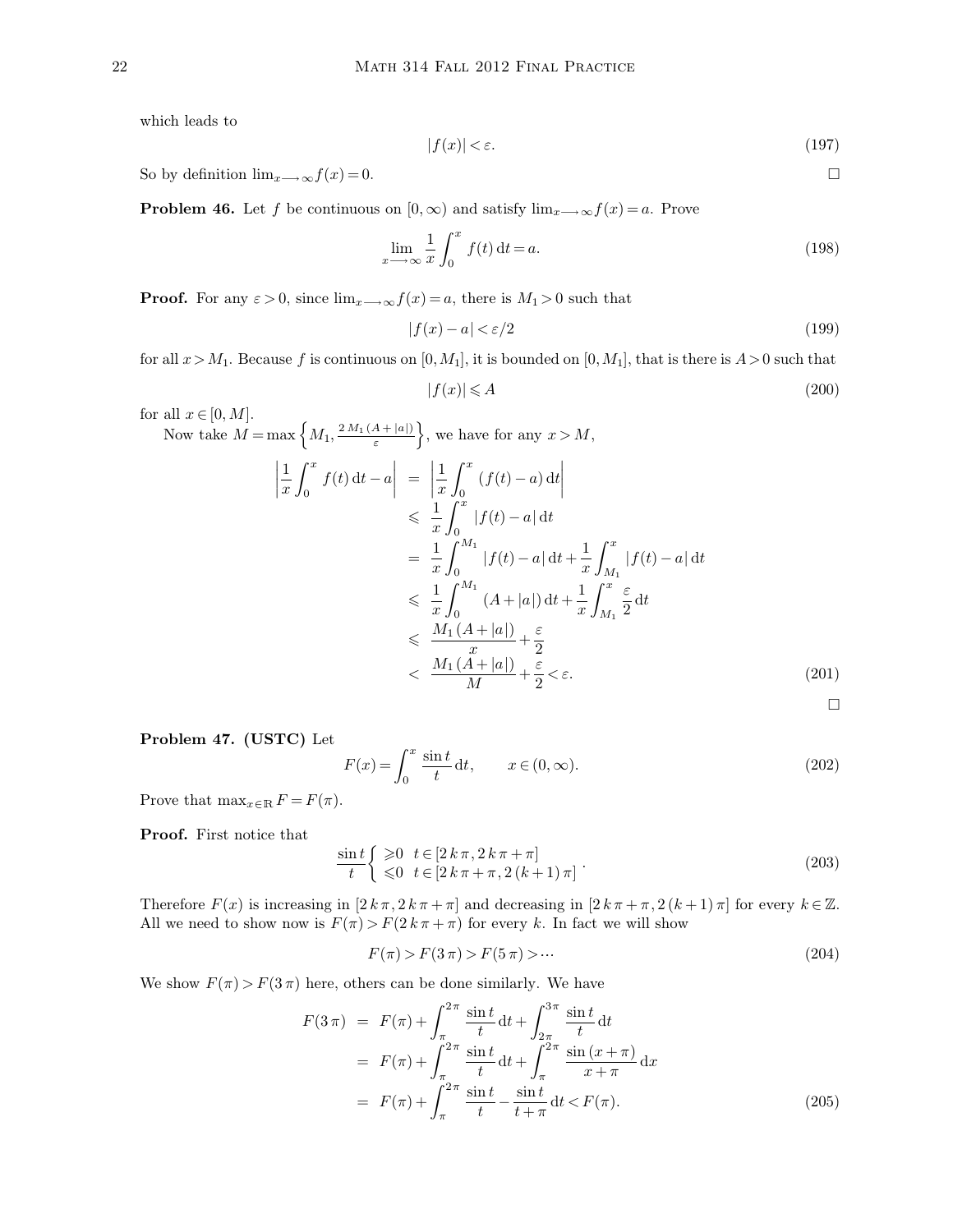The last inequality follows from the fact that  $\sin t < 0$  in  $(\pi, 2\pi)$ .

**Problem 48.**  $a_n \geq 0$ ,  $\sum_{n=1}^{\infty} a_n$  converges. Let  $b_n = \frac{a_n}{\sum_{n=1}^{\infty} a_n}$  $\frac{a_n}{\sum_{n=1}^{\infty} b_n}$  diverges.

**Proof.** We show that  $b_n$  is not Cauchy through showing: For any  $n \in \mathbb{N}$ , there is  $m > n$  such that

$$
\sum_{k=n}^{m} b_k > \frac{1}{2}.\tag{206}
$$

Take any  $n \in \mathbb{N}$ . Since  $\sum_{n=1}^{\infty} a_n$  converges, so does  $\sum_{k=n}^{\infty} a_k$ . Denote  $S = \sum_{k=n}^{\infty} a_k > 0$ . Now denote  $S_m = \sum_{k=n}^{m} a_k$ , we have  $S_m$  increasing and  $S_m \longrightarrow S$ . Thus there is  $m \in \mathbb{N}$  such that  $S_m > S/2$ . For this  $m$ , we have

$$
\sum_{k=n}^{m} b_k = \sum_{k=n}^{m} \frac{a_k}{\sum_{l=k}^{\infty} a_l} \ge \sum_{k=n}^{m} \frac{a_k}{\sum_{l=n}^{\infty} a_l} = \frac{\sum_{k=n}^{m} a_k}{\sum_{k=n}^{\infty} a_k} = \frac{S_m}{S} > \frac{1}{2}.
$$
 (207)

Thus ends the proof.  $\Box$ 

**Problem 49. (Alternating series)** Let  $b_n \geq 0$  with  $\lim_{n \to \infty} b_n = 0$ . Assume there is  $N \in \mathbb{N}$  such that for all  $n > N$ ,  $b_n \geq b_{n+1}$ .

- a) Prove that  $\sum_{n=1}^{\infty} (-1)^{n+1} b_n$  converges.
- b) Apply this criterion to prove the convergence of  $1-\frac{1}{2}$  $\frac{1}{2} + \frac{1}{3}$  $rac{1}{3} - \frac{1}{4}$  $\frac{1}{4} + \cdots = \sum_{n=1}^{\infty} (-1)^{n+1} \frac{1}{n}$ Apply this criterion to prove the convergence of  $1 - \frac{1}{2} + \frac{1}{3} - \frac{1}{4} + \cdots = \sum_{n=1}^{\infty} (-1)^{n+1} \frac{1}{n}$  and  $\sum_{n=1}^{\infty} (-1)^n \frac{3^n}{n!}$ .  $\sum_{n=1}^{\infty}$   $(-1)^n \frac{3^n}{n!}$  $\frac{5}{n!}$ .
- c) Show that the condition " $b_n$  is decreasing" cannot be dropped.

#### **Proof.**

a) For any  $n = 2k > N$ , we have

$$
S_{2(k+1)} = \sum_{n=1}^{2(k+1)} (-1)^{n+1} b_n = S_{2k} + b_{2k+1} - b_{2k+2} \ge S_{2k}.
$$
 (208)

Thus  $S_{2k}$  is increasing when  $2k > N$ .

Now let  $k_0$  be such that  $2 k_0 > N$  but  $2 (k_0 - 1) < N$ . Now we have, for any  $k \geq k_0$ ,

$$
S_{2k} = S_{2k_0 - 1} - b_{2k_0} + b_{2k_0 + 1} - \dots - b_{2k - 2} + b_{2k - 1} - b_{2k} \le S_{2k_0 - 1}
$$
\n
$$
(209)
$$

which means  $S_{2k}$  is bounded above.

Therefore  $S_{2k} \longrightarrow s \in \mathbb{R}$ . Since  $S_{2k+1} - S_{2k} = b_{2k+1} \longrightarrow 0$ , we have  $S_{2k+1} \longrightarrow s$  too. Combine these two we have  $S_k \longrightarrow s$ .

b) All we need to show is  $\frac{1}{n}$  is decreasing with limit 0, which is obvious, and  $\frac{3^n}{n!}$  $\frac{5}{n!}$  is decreasing with limit 0. For the latter, notice that

$$
\frac{3^n/n!}{3^{n+1}/(n+1)!} = \frac{n+1}{3}
$$
\n(210)

which  $\geqslant$  1 when  $n \geqslant 2$ .

On the other hand, for  $n \geqslant 5$ , we have

$$
b_{n+1} = \frac{3^{n+1}}{(n+1)!} = \frac{3}{n+1} b_n \le \frac{1}{2} b_n \tag{211}
$$

which means  $\lim_{n\longrightarrow\infty}b_n=0$ .

c) That the condition " $b_n$  is decreasing" is necessary can be seen from the following example:  $b_n = \begin{cases} 1/n & n \text{ odd} \\ 0 & n \text{ even} \end{cases}$ 0  $n$  even .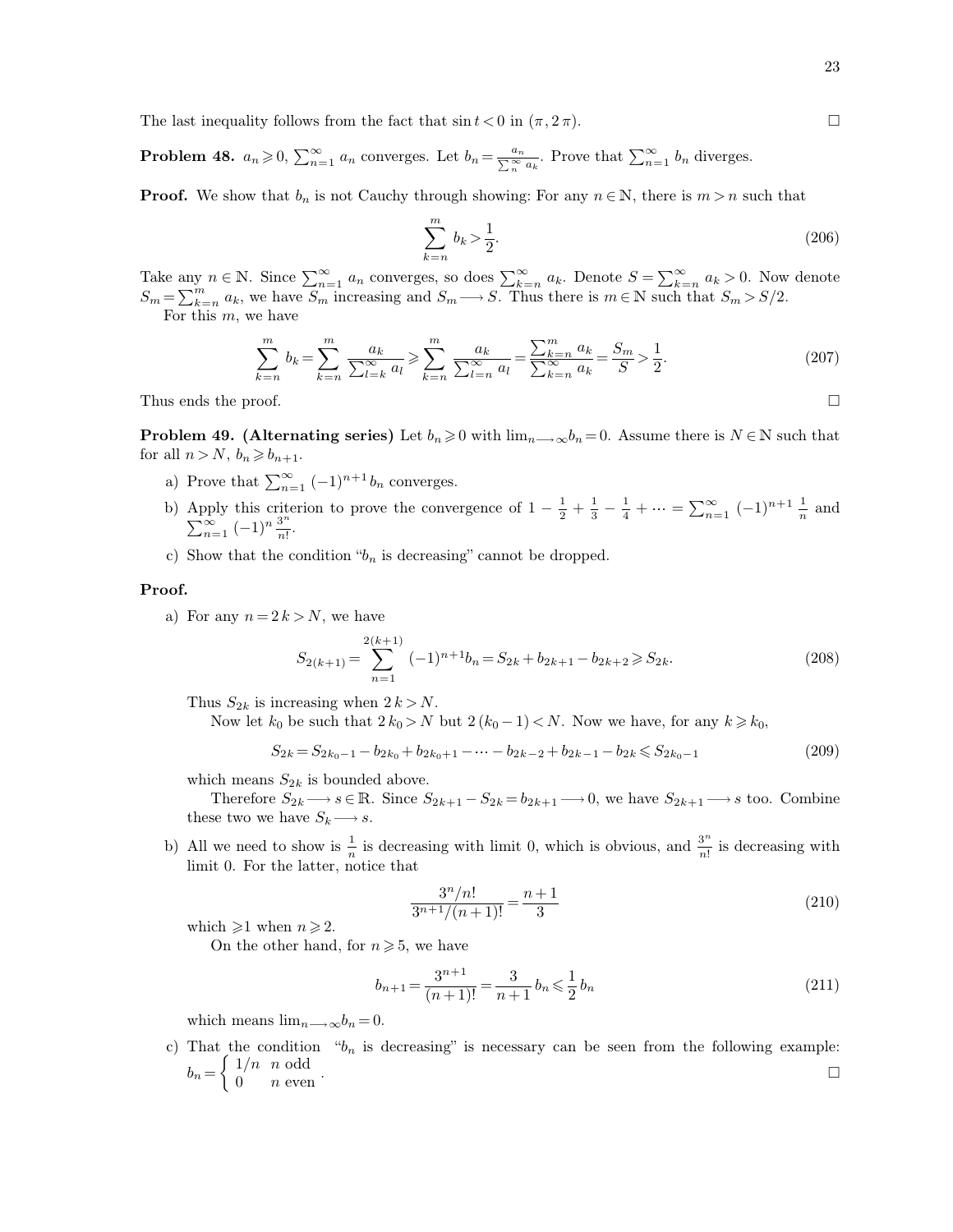# Really Advanced

**Problem 50.** Let f be defined on  $(a, b)$  and  $x_0 \in (a, b)$ . Assume that  $f^{(n+1)}(x)$  exists and is continuous on  $(a, b)$  with  $f^{(n+1)}(x_0) \neq 0$ . Consider the Taylor polynomial with Lagrange remainder:

$$
f(x) = \dots + \frac{f^{(n)}(\xi)}{n!} (x - x_0)^n.
$$
 (212)

Recall that  $\xi$  can be viewed as a function of x. If we define (naturally)  $\xi(x_0) = x_0$ , prove that  $\xi(x)$  is differentiable at  $x_0$  with

$$
\xi'(x_0) = \frac{1}{n+1}.\tag{213}
$$

**Proof.** We only need to show

$$
\lim_{x \to x_0} \frac{\xi(x) - x_0}{x - x_0} = \frac{1}{n+1}.\tag{214}
$$

expand to degree  $n$  with Lagrange form of remainder

$$
f(x) = \dots + \frac{f^{(n)}(x_0)}{n!} (x - x_0)^n + \frac{f^{(n+1)}(\eta)}{(n+1)!} (x - x_0)^{n+1}.
$$
 (215)

Thus we have

$$
\frac{f^{(n)}(\xi) - f^{(n)}(x_0)}{x - x_0} = \frac{f^{(n+1)}(\eta)}{n+1}.
$$
\n(216)

On the other hand, by Mean Value Theorem there is  $\eta' \in (x_0, \xi)$  such that

$$
\frac{f^{(n)}(\xi) - f^{(n)}(x_0)}{\xi - x_0} = f^{(n+1)}(\eta').
$$
\n(217)

Therefore

$$
\frac{\xi(x) - x_0}{x - x_0} = \frac{f^{(n+1)}(\eta)}{f^{(n+1)}(\eta')} \frac{1}{n+1}.
$$
\n(218)

Note that  $\eta$  is a function of x, while  $\eta'$  is a function of  $\xi$  which is itself a function of x, so  $\eta'$  is also a function of  $x$ . We further have

$$
x \longrightarrow x_0 \Longrightarrow \eta, \eta' \longrightarrow x_0 \tag{219}
$$

by Squeeze Theorem.

Since  $f^{(n+1)}$  is continuous with  $f^{(n+1)}(x_0) \neq 0$ , we have

$$
\lim_{x \to x_0} \frac{\xi(x) - x_0}{x - x_0} = \frac{\lim_{\eta \to 0} f^{(n+1)}(\eta)}{\lim_{\eta' \to 0} f^{(n+1)}(\eta')} \frac{1}{n+1} = \frac{f^{(n+1)}(x_0)}{f^{(n+1)}(x_0)} \frac{1}{n+1} = \frac{1}{n+1}.
$$
\n(220)

So by definition  $\xi(x)$  is differentiable with  $\xi'(x_0) = \frac{1}{x_0 + x_0}$  $\frac{1}{n+1}$ .

**Problem 51. (USTC)** Let f be differentiable.  $ab > 0$ . Then there is  $\xi \in (a, b)$  such that

$$
\frac{1}{a-b} [a f(b) - b f(a)] = f(\xi) - \xi f'(\xi).
$$
\n(221)

(Hint: Use Cauchy's Generalized Mean Value Theorem).

**Proof.** Notice that

$$
\frac{af(b) - bf(a)}{a - b} = \frac{\frac{f(b)}{b} - \frac{f(a)}{a}}{\frac{1}{b} - \frac{1}{a}}.\tag{222}
$$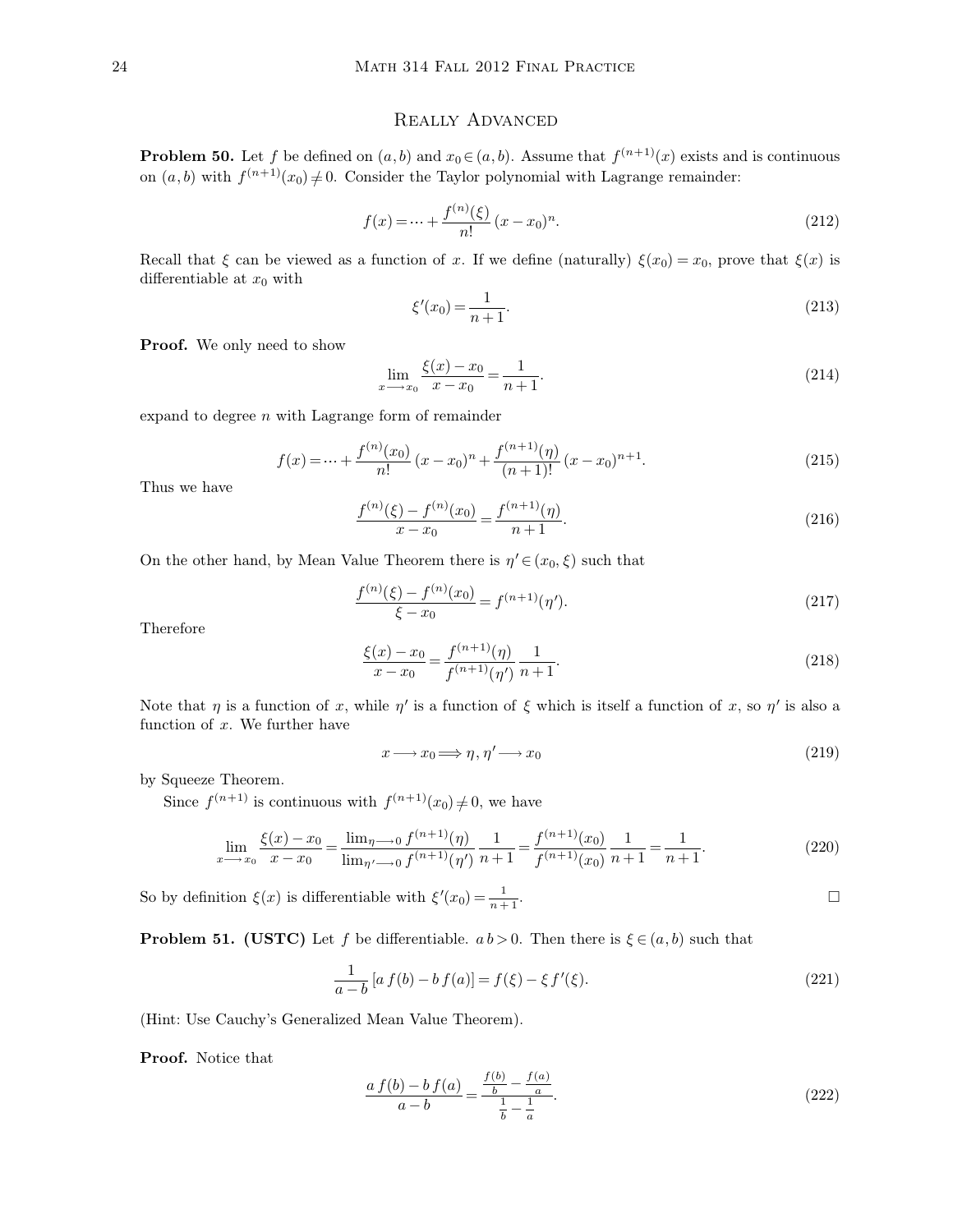Now apply Cauchy's Generalized Mean Value Theorem to  $f(x)/x$  and  $1/x$ , we have

$$
\frac{\frac{f(b)}{b} - \frac{f(a)}{a}}{\frac{1}{b} - \frac{1}{a}} = \frac{\left(\frac{f(x)}{x}\right)'_{x=\xi}}{\left(\frac{1}{x}\right)'_{x=\xi}} = \frac{\left[f'(\xi)\xi - f(\xi)\right]/\xi^2}{-1/\xi^2} = f(\xi) - \xi f'(\xi). \tag{223}
$$

**Remark 3.** Note that the condition  $a b > 0$  is necessary because  $1/x$  is not differentiable on  $(a, b)$  if  $a b < 0.$ 

**Problem 52. (USTC)** Let  $f(x)$  be differentiable on [0,1].  $f(0)=0, f(1)=1$ . Then for any  $n \in \mathbb{N}$  and  $k_1, ..., k_n > 0$ , there are *n* distinct numbers  $x_1, ..., x_n \in (0, 1)$ , such that

$$
\sum_{i=1}^{n} \frac{k_i}{f'(x_i)} = \sum_{i=1}^{n} k_i.
$$
 (224)

**Remark 4.** Note that when  $k = 1$ , this is simply mean value theorem. Also if we do not require  $x_1, \ldots,$  $x_n$  to be distinct, the problem is trivial since we can take  $x_1 = \cdots = x_n = \xi$  with  $f'(\xi) = 1$ .

(Hint: Take  $y_1 < y_2 < \cdots < y_{n-1}$  such that  $f(y_i) = \frac{k_1 + \cdots + k_i}{k_1 + \cdots + k_n}$  $\frac{k_1 + \dots + k_i}{k_1 + \dots + k_n}$ . Set  $y_0 = 0, y_1 = 1$ . Then define  $g(x)$  to be linear on each  $[y_i, y_{i+1}]$  with  $g(y_i) = f(y_i), g(y_{i+1}) = f(y_{i+1})$ . Apply Cauchy's generalized mean value theorem.)

**Proof.** Following the hint, on each  $[y_{i-1}, y_i]$  we have a  $x_i$  such that

$$
\frac{g'(x_i)}{f'(x_i)} = \frac{g(y_i) - g(y_{i-1})}{f(y_i) - f(y_{i-1})} = 1.
$$
\n(225)

But since  $g$  is linear, we have

$$
g'(x_i) = \frac{k_i/(\sum_{j=1}^n k_j)}{y_i - y_{i-1}}\tag{226}
$$

which gives

$$
\frac{k_i}{f'(x_i)} = (y_i - y_{i-1}) \left( \sum_{j=1}^n k_j \right) \Longrightarrow \sum_{i=1}^n \frac{k_i}{f'(x_i)} = \left( \sum_{i=1}^n (y_i - y_{i-1}) \right) \left( \sum_{j=1}^n k_j \right) = \sum_{j=1}^n k_j \tag{227}
$$

since  $\sum_{i=1}^n$  $\sum_{i=1}^{n} (y_i - y_{i-1}) = y_n - y_0 = 1 - 0 = 1.$ 

**Problem 53. (USTC)** Let  $f, g$  be continuous on  $[-1, 1]$ , infinitely differentiable on  $(-1, 1)$ , and

$$
|f^{(n)}(x) - g^{(n)}(x)| \le n! |x| \qquad n = 0, 1, 2, ... \tag{228}
$$

Prove that  $f = g$ . (Hint: Show first  $f^{(n)}(0) = 0$  for all n. Then use Taylor polynomial with Lagrange form of remainder)

**Proof.** Set  $h(x) = f - g$ . We have  $h(0) = 0$ . Next we have

$$
|h(x) - h(0)| = |h'(\xi)x| \le x^2 \Longrightarrow h'(0) = 0.
$$
\n
$$
(229)
$$

 $\Box$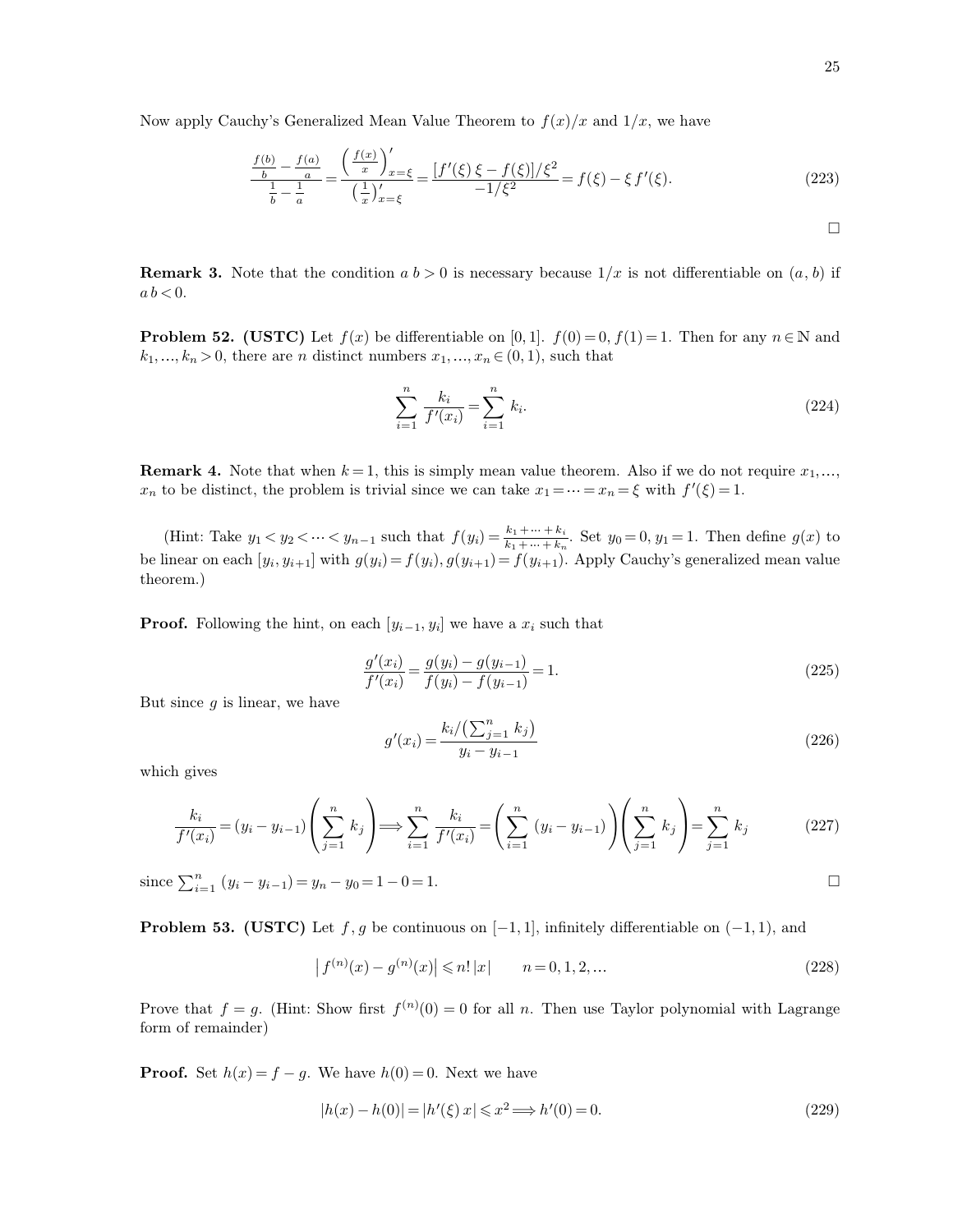Do this  $n-1$  more times we have  $h^{(n)}(0) = 0$  for any  $n \in \mathbb{N}$ . Now estimate

$$
|h(x)| = \left| \frac{h^{(n)}(\xi)}{n!} x^n \right| \leq |x|^{n+1}.
$$
 (230)

For every  $|x| < 1$ , letting  $n \longrightarrow \infty$ , we have

$$
|h(x)| \leqslant \lim_{n \to \infty} |x|^n = 0. \tag{231}
$$

Therefore  $h(x) = 0$  for all  $x \in (-1, 1)$ . As  $h(x)$  is continuous on  $[-1, 1]$ , we have  $h(x) = 0$  for all  $x = -1$ , 1 too. 1 too.

**Problem 54.** Define  $\gamma_n$  through  $\sum_{k=1}^{n-1} \frac{1}{k} = \ln n + \gamma_n$ 

- a) Show that  $\gamma_n \geqslant 0$ ,  $\gamma_n$  is increasing with respect to n.
- b) Show that  $\gamma_n \longrightarrow \gamma \in \mathbb{R}$ .
- c) Show that  $\sum_{1}^{\infty} (-1)^{n+1}/n = \ln 2$ .

### **Proof.**

a) Denote

$$
a_n = \frac{1}{n} - \int_n^{n+1} \frac{1}{x} dx.
$$
 (232)

Then we have  $a_n \geq 0$  and

$$
\gamma_n = \sum_{k=1}^{n-1} a_n. \tag{233}
$$

Clearly  $\gamma_n$  is increasing.

b) All we need to show is  $\gamma_n$  is bounded above. We have

$$
\gamma_n = \sum_{1}^{n-1} \frac{1}{k} - \int_1^n \frac{dx}{x} \leq 1 + \sum_{2}^n \frac{1}{k} - \int_1^n \frac{dx}{x} = 1 + \sum_{k=2}^n \left[ \frac{1}{k} - \int_{k-1}^k \frac{dx}{x} \right] < 1. \tag{234}
$$

Therefore  $\gamma_n$  converges with some limit  $\gamma \in (0, 1)$ .

c) We have

$$
\sum_{k=1}^{2m} \frac{(-1)^{k+1}}{k} = \sum_{k=1}^{2m} \frac{1}{k} - \sum_{k=1}^{m} \frac{1}{k} = \ln(2m+1) - \ln(m+1) = \ln\left(\frac{2m+1}{m+1}\right);
$$
\n(235)

$$
\sum_{k=1}^{2m+1} \frac{(-1)^{k+1}}{k} = \sum_{k=1}^{2m} \frac{1}{k} - \sum_{k=1}^{m} \frac{1}{k} + \frac{1}{2m+1} = \ln\left(\frac{2m+1}{m+1}\right) + \frac{1}{2m+1}.\tag{236}
$$

Since

$$
\lim_{m \to \infty} \ln\left(\frac{2m+1}{m+1}\right) = \ln 2,\tag{237}
$$

for any  $\varepsilon > 0$ , if we take  $N > \max\left\{N_1, \frac{2}{\varepsilon}\right\}$  $\frac{2}{\varepsilon}$  where  $N_1$  is such that for any  $m > N_1/2$ ,

$$
\left| \ln \left( \frac{2m+1}{m+1} \right) - \ln 2 \right| < \varepsilon/2 \tag{238}
$$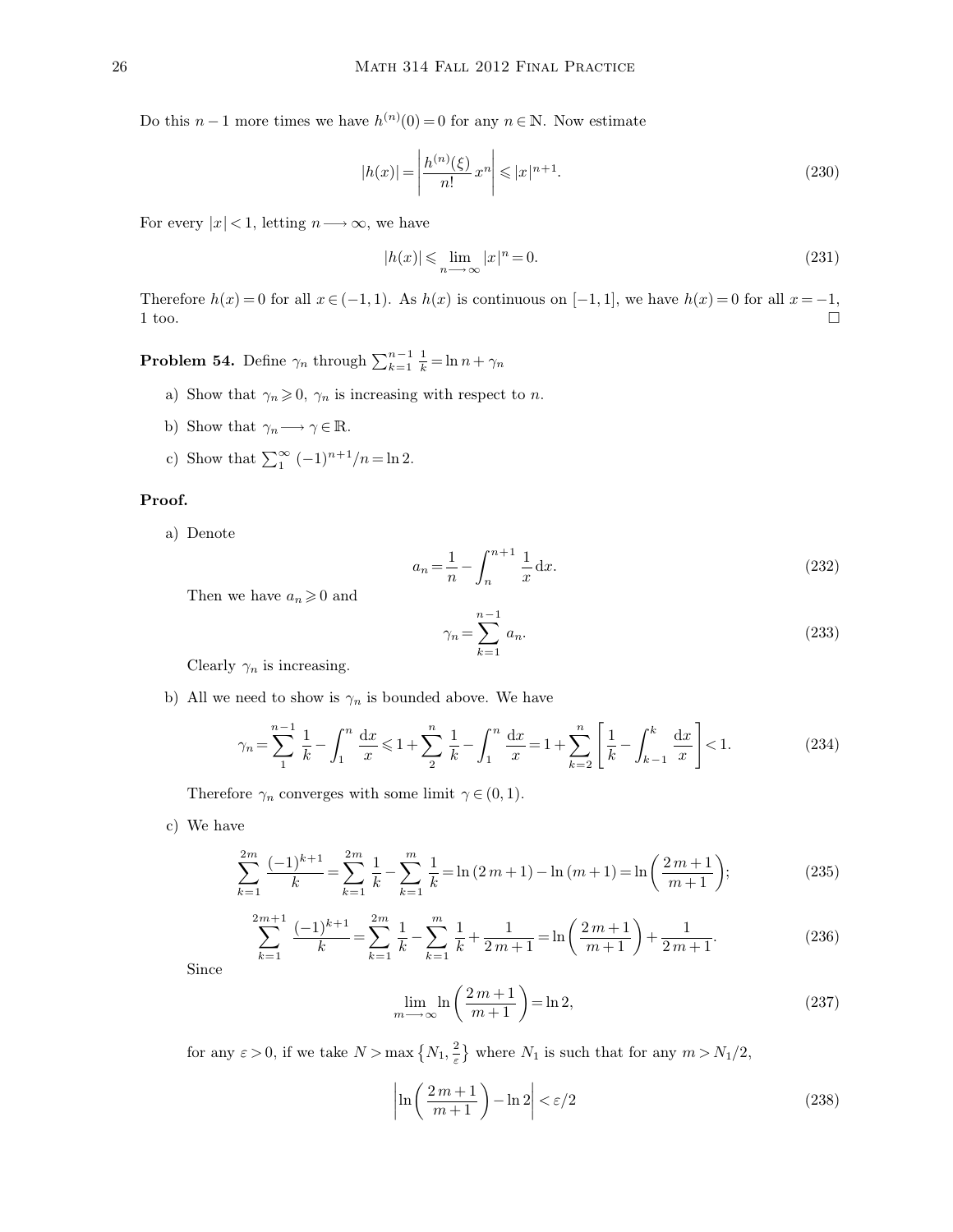Then for any  $n > N$  we have

$$
\sum_{k=1}^{n} \frac{(-1)^{k+1}}{k} - \ln 2 \Big| < \varepsilon. \tag{239}
$$

Thus ends the proof.

**Remark 5.** The convergence of  $\gamma_n$  can be shown directly by estimating

 $\overline{\phantom{a}}$ I  $\overline{\phantom{a}}$  $\overline{\phantom{a}}$  $\overline{\phantom{a}}$ 

$$
a_n = \frac{1}{n} - \int_0^{n+1} \frac{1}{x} dx = \frac{1}{n} - \ln\left(1 + \frac{1}{n}\right) = \frac{1}{n} - \left[\ln\left(1 + \frac{1}{n}\right) - \ln 1\right]
$$
 (240)

using Mean Value Theorem (on ln ).

#### **Problem 55. (Bonar2006)**

- a) Let  $\sum_{n=1}^{\infty} a_n$  be any convergent non-negative series, then there is another convergent non-negative series  $\sum_{n=1}^{\infty} A_n$  satisfying  $\lim_{n\to\infty} (A_n/a_n) = \infty$ ; (Hint: Set  $A_n = \frac{a_n}{\sqrt{a_n + a_n}}$  $rac{a_n}{\sqrt{a_n + a_{n+1} + \dots}}$
- b) Let  $\sum_{n=1}^{\infty} D_n$  be any divergent non-negative series, then there is another divergent non-negative series  $\sum_{n=1}^{\infty} d_n$  satisfying  $\lim_{n\to\infty} (d_n/D_n) = 0$ . (Hint: Set  $d_n = D_n/(D_1 + \dots + D_{n-1})$ )

# **Proof.**

a) Define

$$
t_n = \sum_{k=n}^{\infty} a_k \tag{241}
$$

and then

$$
A_n = \frac{a_n}{\sqrt{t_n}}.\tag{242}
$$

Then clearly  $\lim_{n\longrightarrow\infty} (A_n/a_n) = \infty$ .

On the other hand, we have

$$
\sum_{k=1}^{n} A_k = \sum_{k=1}^{n} \frac{t_k - t_{k-1}}{\sqrt{t_k}} \leq \int_0^{t_1} \frac{1}{\sqrt{x}} dx < \infty.
$$
 (243)

b) Define

$$
S_n = \sum_{k=1}^n D_k \tag{244}
$$

and then

$$
d_n = \frac{D_n}{S_{n-1}}.\tag{245}
$$

Since  $\sum_{n=1}^{\infty} D_n$  diverges, together with  $D_n \geq 0$  we have  $S_n \longrightarrow \infty$  so  $\lim_{n \longrightarrow \infty} (d_n/D_n) = 0$ . On the other hand,

$$
\sum_{k=1}^{\infty} d_n > \int_{S_1}^{S_n} \frac{1}{x} dx \longrightarrow \infty
$$
\n(246)

as  $n \longrightarrow \infty$ .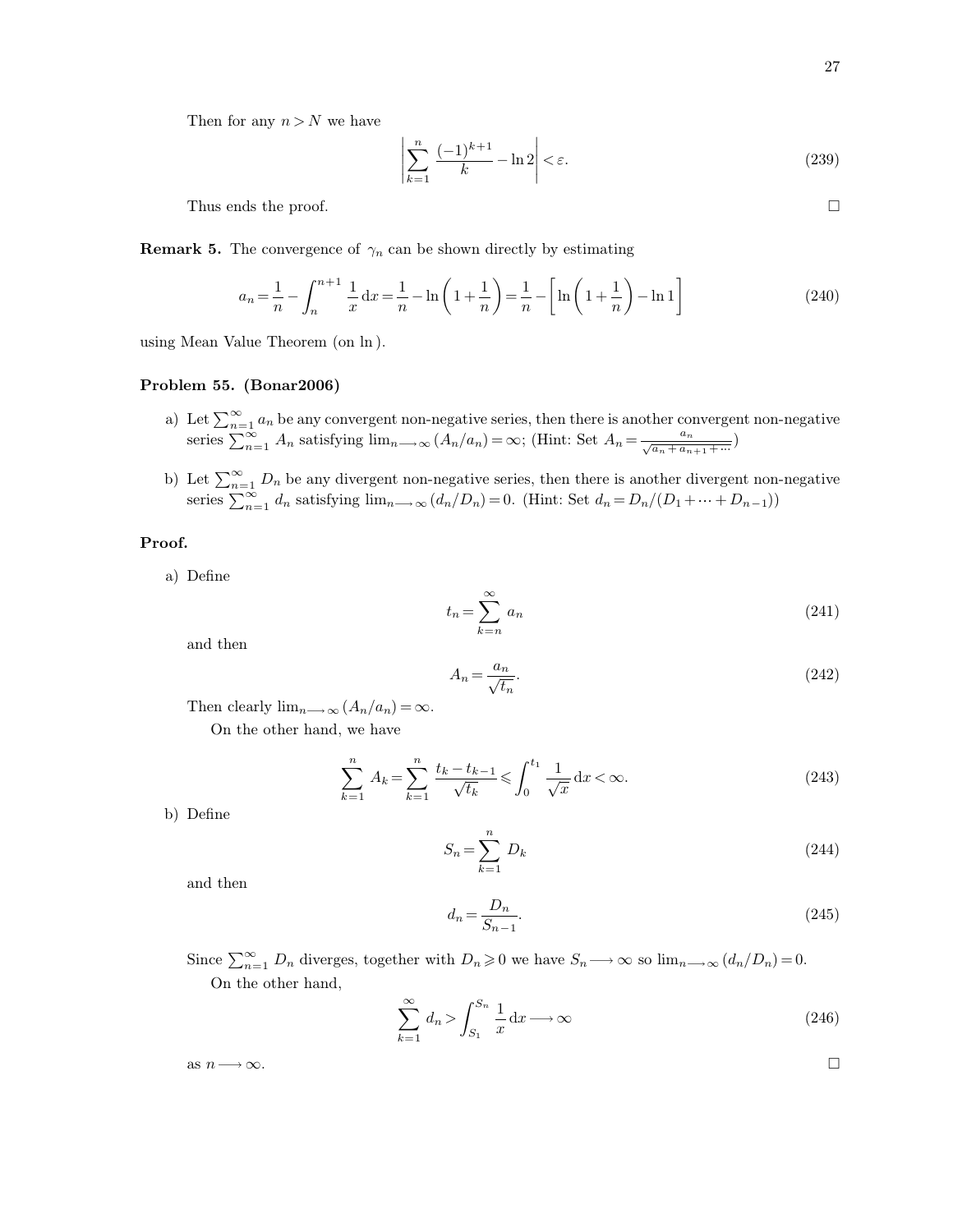# Really Really Advanced

**Problem 56. (USTC)** Let  $f(x)$  be continuous on  $[0, \infty)$  and be bounded. Then for every  $\lambda \in \mathbb{R}$ , there is  $x_n \longrightarrow \infty$  such that

$$
\lim_{n \to \infty} [f(x_n + \lambda) - f(x_n)] = 0.
$$
\n(247)

**Proof.** Prove by contradiction. Note that all we need to show is that the sets

$$
A_n := \{x \geqslant n, |f(x + \lambda) - f(x)| \leqslant 1/n\}
$$
\n<sup>(248)</sup>

are non-empty for every  $n \in \mathbb{N}$ . Assume the contrary: There is  $n_0 \in \mathbb{N}$  such that  $A_{n_0} = \emptyset$ . That is for all  $x > n_0$ , either

$$
f(x + \lambda) - f(x) > 1/n_0
$$
 or  $f(x + \lambda) - f(x) < 1/n_0$ . (249)

Let  $g(x) := f(x + \lambda) - f(x)$ . Then  $g(x)$  is continuous. We have for every  $x > n_0$ , either  $g(x) > 1/n_0$  or  $g(x) < -1/n_0$ . There are three possible cases:

- If there are  $x_1 > n_0$  and  $x_2 > n_0$  such that  $g(x_1) > 1/n_0$ ,  $g(x_2) < -1/n_0$ , then by intermediate value theorem we have  $\xi > n_0$  such that  $g(\xi) = 0$ . Contradiction.
- If  $g(x) > 1/n_0$  for all  $x > n_0$ , then we have

$$
f(n_0 + k\lambda) > f(n_0 + (k - 1)\lambda) + \frac{1}{n_0} > \dots > f(n_0) + \frac{k}{n_0}.
$$
\n(250)

As a consequence, for any  $M \in \mathbb{R}$ , take  $k > (|M| + |f(n_0)|) n_0$ , we have

$$
f(n_0 + k\lambda) > M. \tag{251}
$$

This means  $f$  is not bounded above and thus not bounded. Contradiction.

•  $g(x) < -1/n_0$  for all  $x > n_0$ . Similar.

**Problem 57.** Let  $f(x)$  be differentiable with  $f(x_0) = 0$ . Further assume  $|f'(x)| \leq |f(x)|$  for all  $x > x_0$ . Prove that  $f(x) = 0$  for all  $x \ge x_0$ .

**Proof.** We prove that  $f(x) = 0$  for all  $x \in [x_0, x_0 + 1/2]$ . Then by repeating the same argument setting with  $x_0$  replaced by  $x_0 + 1/2$  we will get  $f(x) = 0$  for all  $x \in [x_0, x_0 + 1]$ . Doing this again and again we can cover all  $x \geq x_0$ .

Take any  $x \in (x_0, x_0 + 1/2]$ . By mean value theorem we have

$$
\frac{f(x) - f(x_0)}{x - x_0} = f'(\xi)
$$
\n(252)

for some  $\xi_1 \in (x_0, x_0 + 1/2)$ . This leads to

$$
|f(x)| = |f'(\xi)| |x - x_0| \leq \frac{1}{2} |f(\xi_1)|.
$$

Apply the same argument we find  $\xi_2 \in (x_0, \xi_1)$  such that

$$
|f(\xi_1)| \leq \frac{1}{2} |f(\xi_2)|. \tag{253}
$$

This way we obtain a decreasing sequence  $\xi_n$  satisfying

$$
|f(\xi_{n-1})| \leq \frac{1}{2} |f(\xi_n)|. \tag{254}
$$

This implies

$$
|f(x)| \leq \frac{1}{2^n} |f(\xi_n)|. \tag{255}
$$

Since  $f(x)$  is differentiable it is continuous on  $[x_0, x_0 + 1/2]$  which means there is  $A > 0$  such that

$$
|f(\xi_n)| \leqslant A \qquad \forall n \in \mathbb{N}.\tag{256}
$$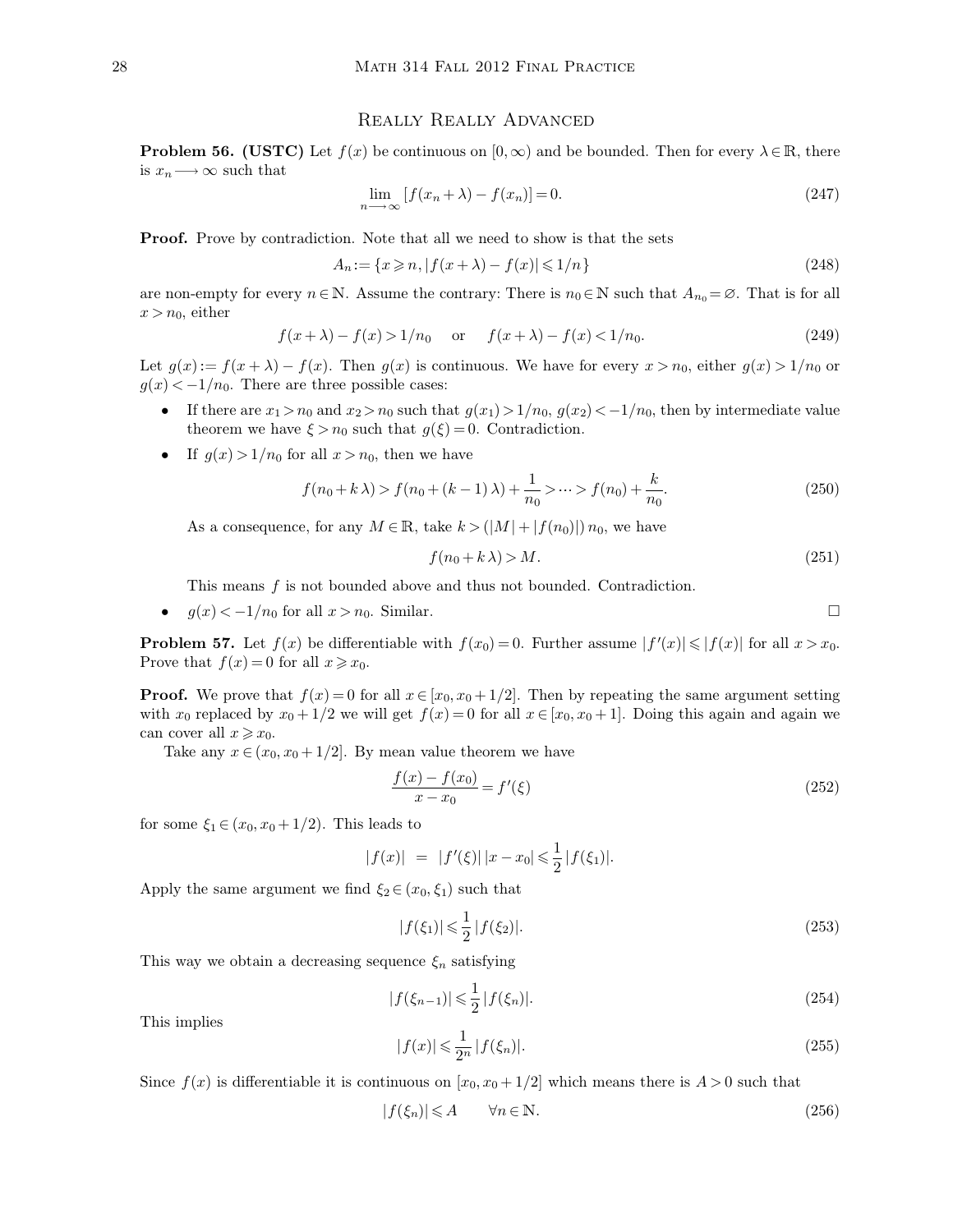This gives

<span id="page-28-0"></span>
$$
|f(x)| \leqslant \frac{A}{2^n} \tag{257}
$$

for all  $n$ , so  $f(x) = 0$ .

**Problem 58. (Darboux's Theorem)** <sup>1</sup>Let  $f(x)$  be a bounded function over a finite interval [a, b]. Let  $P_n = \left\{ x_0 = a, x_1 = a + \frac{b-a}{n}, ..., x_n = b \right\}$ . Then

$$
U(f, P_n) \longrightarrow U(f); \qquad L(f, P_n) \longrightarrow L(f). \tag{258}
$$

**Proof.** Let  $M > 0$  be the bound of  $|f(x)|$ . We prove the first statement, the second is similar.

Take any  $\varepsilon > 0$ . Let  $P = \{x_1, ..., x_m\}$  be a partition such that

$$
U(f, P) \leq U(f) + \varepsilon/2. \tag{259}
$$

Now consider  $P_n$  with  $n > 2 m$ . It is clear that at least  $n - 2 m$  intervals in  $P_n$  are fully contained in some  $[x_{i-1}, x_i]$  of P. As a consequence

$$
U(f, P_n) = \sum_{\text{intervals contained in some } [x_{i-1}, x_i]} + \sum_{\text{intervals containing some } x_i} \n\leq U(f, P) + \frac{2 \, m \, M}{n} \n\leq U(f) + \frac{2 \, m \, M}{n} + \frac{\varepsilon}{2}.
$$
\n(260)

From this we see that, if we take  $N \in \mathbb{N}$  such that  $N > \frac{4 m M}{\varepsilon}$ , then for every  $n > N$ ,

$$
U(f, P_n) \leqslant U(f) + \varepsilon. \tag{261}
$$

On the other hand, by definition of  $U(f)$  we have

$$
U(f, P_n) \geqslant U(f). \tag{262}
$$

Thus we have shown that, for every  $\varepsilon > 0$ , we can find  $N \in \mathbb{N}$  such that for all  $n > N$ ,

$$
|U(f, P_n) - U(f)| < \varepsilon. \tag{263}
$$

This by definition gives  $U(f, P_n) \longrightarrow U(f)$  as  $n \longrightarrow \infty$ .

**Problem 59. (Claesson1970)** Let  $f(x)$  be a bounded function over a finite interval [a, b]. Let  $U(f)$ denote its upper integral. Prove: f is integrable  $\iff$  For any bounded function  $g(x)$ ,

$$
U(f+g) = U(f) + U(g). \tag{264}
$$

**Proof.**

•  $\implies$  Assume f is integrable. Let P be any partition of [a, b]. We have by definition

$$
U(f+g,P) \leqslant U(f,P) + U(g,P). \tag{265}
$$

On the other hand, by definition

$$
U(f+g, P) = \sum_{i=1}^{n} \left[ \sup_{x \in [x_{i-1}, x_i]} f(x) + g(x) \right] (x_i - x_{i-1})
$$
  
\n
$$
\geqslant \sum_{i=1}^{n} \left[ \inf_{x \in [x_{i-1}, x_i]} f(x) + \sup_{x \in [x_{i-1}, x_i]} g(x) \right] (x_i - x_{i-1})
$$
  
\n
$$
= L(f, P) + U(g, P). \tag{266}
$$

[<sup>1.</sup>](#page-28-0) Darboux Theorem actually states that the conclusion holds for any sequence of partitions with sup<sub>i</sub>  $(x_i$  $x_{i-1}$ )  $\longrightarrow$  0. But the proof in such general case is very similar to the special one here.